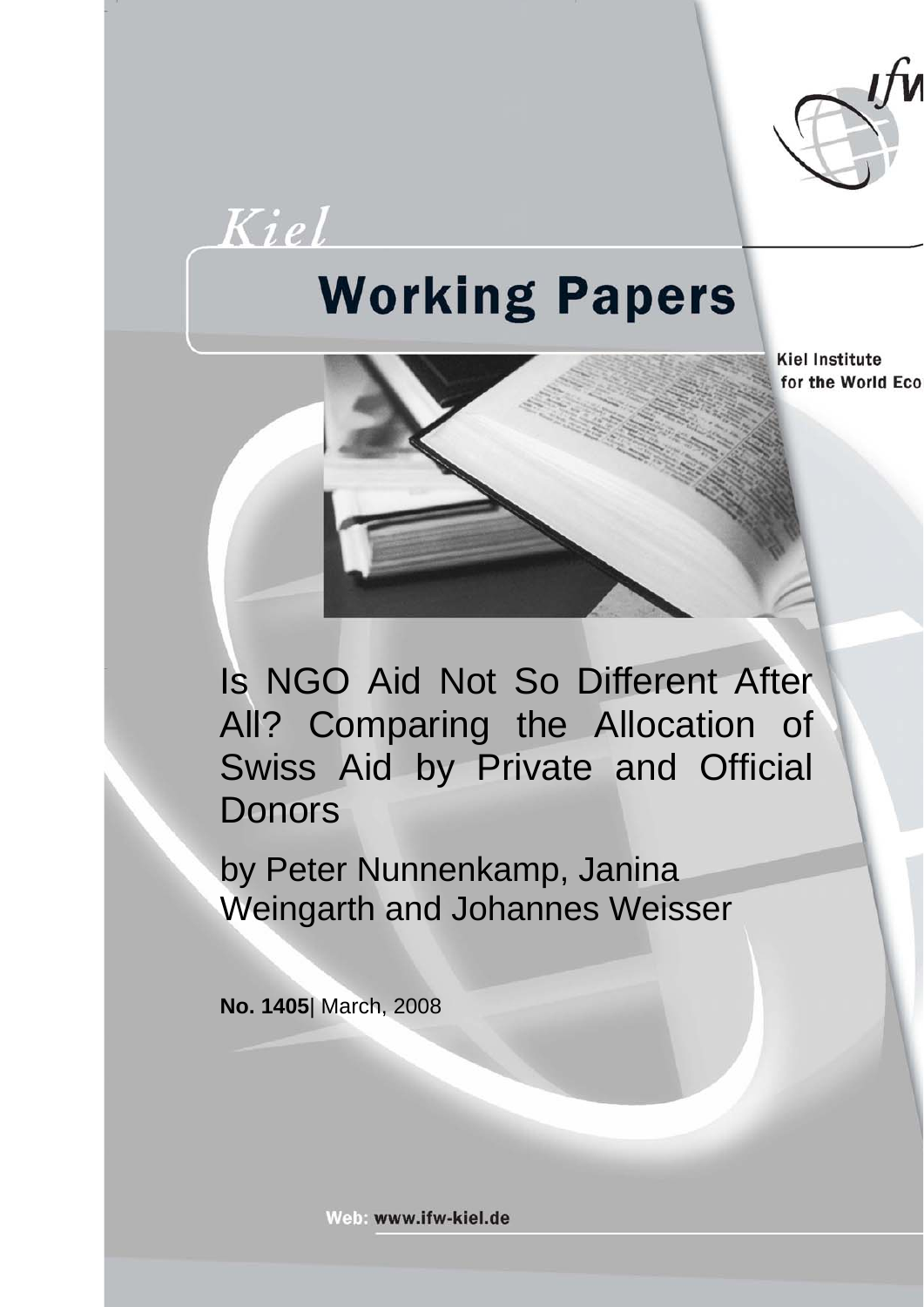Kiel Working Paper No. 1405| March, 2008

# **Is NGO Aid Not So Different After All? Comparing the Allocation of Swiss Aid by Private and Official Donors**

Peter Nunnenkamp, Janina Weingarth and Johannes Weisser

#### **Abstract:**

Being closer to the poor, NGOs are widely believed to provide better targeted aid than state agencies. But empirical evidence is largely lacking. We contribute to closing this gap by drawing on an exceptionally detailed Swiss database that covers different forms of NGO aid and several official aid benchmarks. The differentiated Tobit estimations account for both altruistic and selfish aid motivations. It turns out that it depends on the source of NGO funding as well as the choice of the official benchmark whether or not NGOs provide better targeted aid. In contrast to widespread belief, however, the allocation of self-financed NGO aid reveals striking similarities to the allocation of official Swiss development aid.

Keywords: NGO aid; Official aid; Aid allocation; Tobit models

JEL classification: F35

**Peter Nunnenkamp** Janina Weingarth Kiel Institute for the World Economy **Johannes Weisser** 24100 Kiel, Germany Advanced Studies Program Telephone: +49 431 8814 209 Kiel Institute for the World Economy E-mail: [peter.nunnenkamp@ifw-kiel.de](mailto:peter.nunnenkamp@ifw-kiel.de) 24100 Kiel, Germany

E-Mail: J.Weingarth@gmx.de E-mail: [johannes.weisser@gmail.com](mailto:johannes.weisser@gmail.com)

*Acknowledgements:* We would like to thank Michaela Rank for her support in setting up the database. Toman Omar Mahmoud and Guilherme Valle Moura were kind enough to spend quite some time discussing econometric issues. Rainer Thiele provided most useful comments on an earlier draft.

*The responsibility for the contents of the working papers rests with the author, not the Institute. Since working papers are of a preliminary nature, it may be useful to contact the author of a particular working paper about results or caveats before referring to, or quoting, a paper. Any comments on working papers should be sent directly to the author. Coverphoto: uni\_com on photocase.com*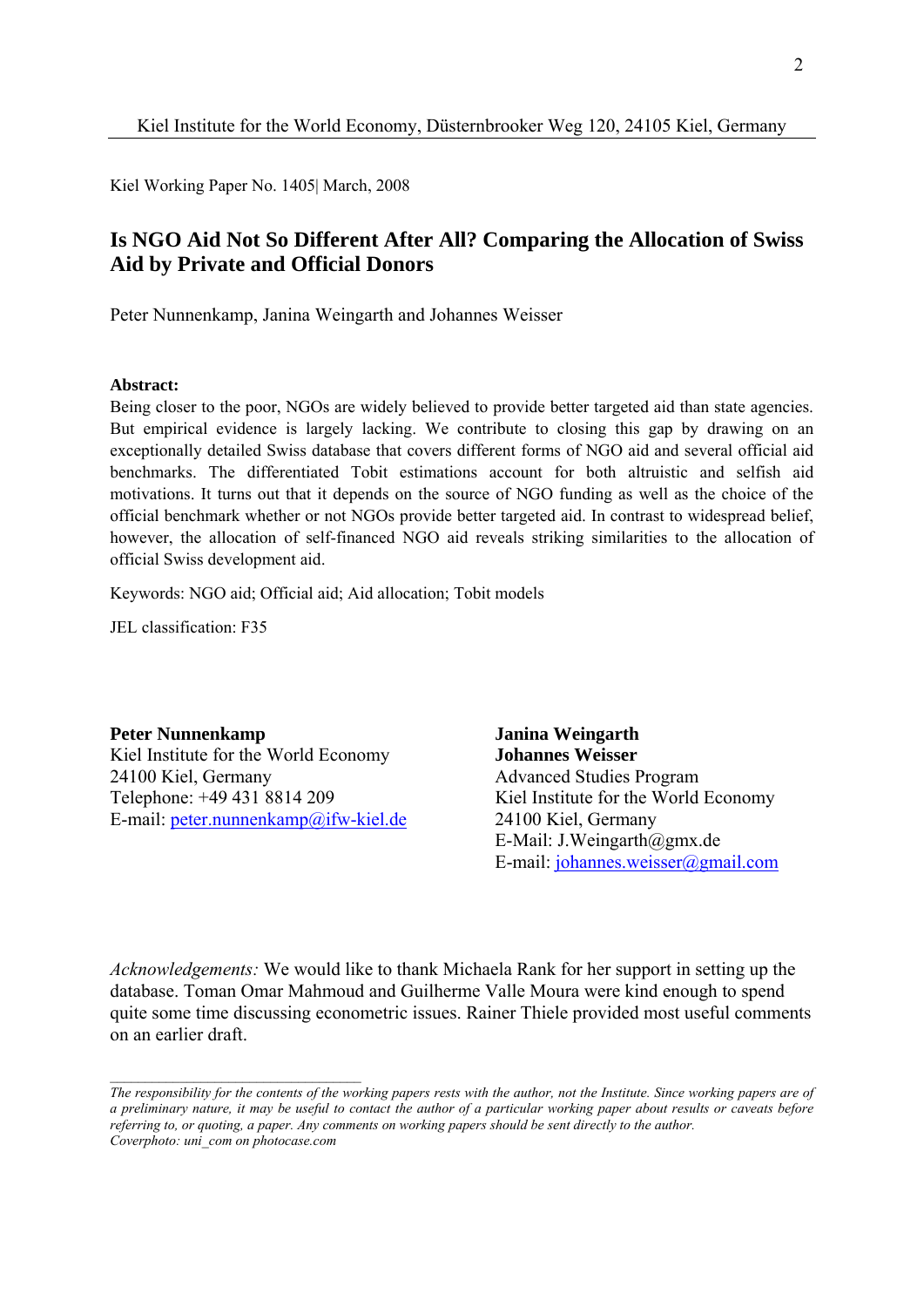## **1. Introduction**

It is widely agreed that aid granted by governments (official development assistance, ODA) is subject to flaws that tend to compromise its effectiveness in promoting economic and social development in the recipient countries. While the targeting of ODA to the needy and deserving is often found to be rather weak, $<sup>1</sup>$  $<sup>1</sup>$  $<sup>1</sup>$  economic and political self-interest of donors</sup> appears to have had an important impact on the allocation of ODA across recipient countries (e.g. Alesina and Dollar 2000; Berthélemy 2006).

At the same time, it has traditionally been an article of faith (Tendler 1982) that nongovernmental organizations (NGOs) are closer to the poor than official aid agencies, and that the allocation of NGO aid is less distorted by commercial and political mandates of state agencies, notably the promotion of exports and the formation of political alliances. Even donor governments appear to share the view that NGOs have an important role to play for aid to reach the poor and render it more effective. The share of bilateral ODA channeled to or through NGOs exceeded 15 percent in [2](#page-2-1)005-2006 for various OECD countries.<sup>2</sup> Overall grants by NGOs based in the member countries of the OECD's Development Assistance Committee (DAC) amounted to \$14.7 billion in  $2005$ ,<sup>[3](#page-2-2)</sup> thus exceeding bilateral ODA from every individual DAC country except for the United States.

The quantitative significance of NGO aid notwithstanding, little is known about where NGO aid is spent and how well targeted it actually is. If at all, NGO aid is typically analyzed in country-specific studies, with Bangladesh having received particular attention (e.g. Fruttero and Gauri 2005). The literature is largely confined to ODA when it comes to aid allocation across countries, which is mainly because of data constraints. The most widely used OECD/DAC data on aid (OECD 2007) are seriously deficient with respect to NGO aid at the level of individual recipient countries.

We contribute to closing this empirical gap by making use of the exceptionally detailed dataset available for Swiss NGOs and official aid agencies. This dataset not only allows for comparing the aid allocation of NGOs and the state, but also for assessing whether the allocation behavior of NGOs depends on whether they are using their own financial resources or funds provided by state agencies as official "backdonors". Our empirical approach covers various possible aid motivations. Above all, we evaluate whether poverty-

<sup>&</sup>lt;sup>1</sup> For a recent and more optimistic view, see Dollar and Levin (2006).

<sup>&</sup>lt;sup>2</sup> See Table 18 under: http://www.oecd.org/dataoecd/52/11/1893159.xls (accessed: January 2008). Note that this share relates to NGOs in the donor country as well as to national NGOs in the recipient country, in contrast to Swiss ODA under the heading "contributions to NGOs" as defined in Section 3 below.<br><sup>3</sup> This OECD figure does not include donor government grants and subsidies to national NGOs.

<span id="page-2-2"></span><span id="page-2-1"></span><span id="page-2-0"></span>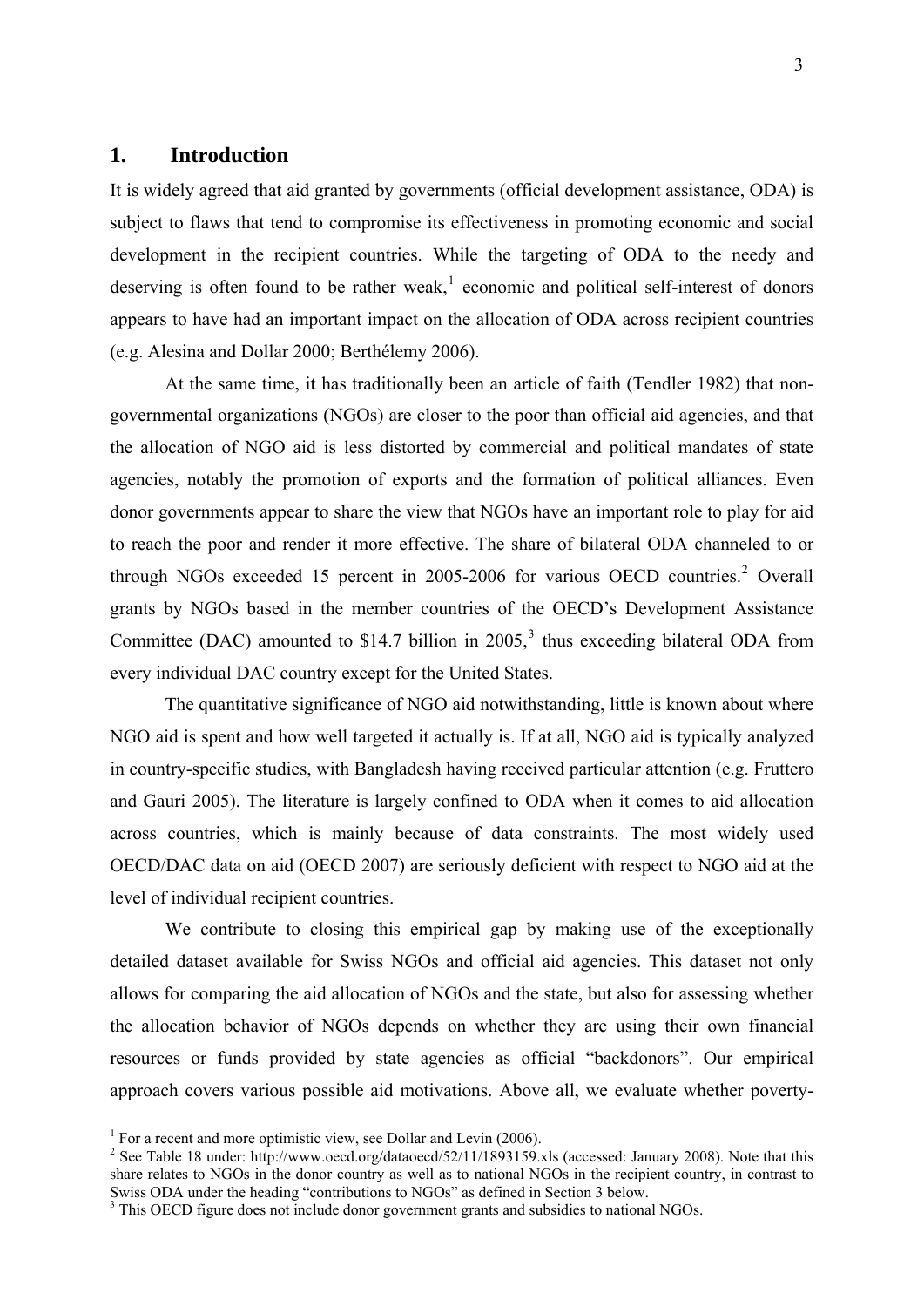related indicators of need have a stronger impact on the allocation of NGO aid than on the allocation of ODA. We also take into account that NGOs may have the comparative advantage of operating in "difficult" environments (World Bank 1998; UNDP 2005). Furthermore, NGO aid may be superior to ODA in that it is less affected by commercial and political interests of the donor country. But NGOs may be tempted to replicate the allocation behavior of their backdonor in order to minimize the risk of losing future refinancing.

Considering the censored nature of the aid variable, we employ Tobit models to assess whether the allocation of aid differs between NGOs and state agencies, and between different forms of NGO aid. It turns out that it depends on the source of NGO funding, the choice of the official benchmark, and the definition of neediness whether or not NGOs provide better targeted aid. In contrast to what one might expect, however, the allocation of self-financed NGO aid reveals striking similarities to the allocation of ODA.

The paper is organized as follows. Section 2 gives an overview over the relevant literature. Section 3 describes the data set on development aid and discusses the model specifications. In Section 4 we present the empirical results. The last section concludes.

# **2. Previous Literature**

The literature on the determinants and effects of foreign aid is largely confined to ODA granted by OECD governments. Several studies argue that the targeting of ODA to needy recipient countries with reasonably good local conditions (in terms of basic institutions and economic policies) is far from perfect (Burnside and Dollar 2000; Collier and Dollar 2002). According to McGillivray (2003) as well as Dollar and Levin (2006), the poverty and policy orientation of several official donors has improved recently, but targeting by some major bilateral donors (e.g., France and the United States) still leaves much to be desired. Alesina and Weder (2002) rejected the rhetoric of donors that ODA rewarded efficient and honest governments.

The needs-based allocation of ODA may also be distorted by selfish donor motives. Alesina and Dollar (2000) found that bilateral ODA was dictated as much by political and strategic motives of donors as by need and local conditions in recipient countries. More recently, Berthélemy (2006) still labels various donors "egoistic", rather than altruistic. Some official donors tend to use aid to promote exports to recipient countries (see also Berthélemy and Tichit 2004; Canavire et al. 2006); other donors "buy" political support by granting ODA (e.g., Kuziemko and Werker 2006; Dreher et al. 2008).

In several respects, NGOs may provide better targeted aid than official donors. Most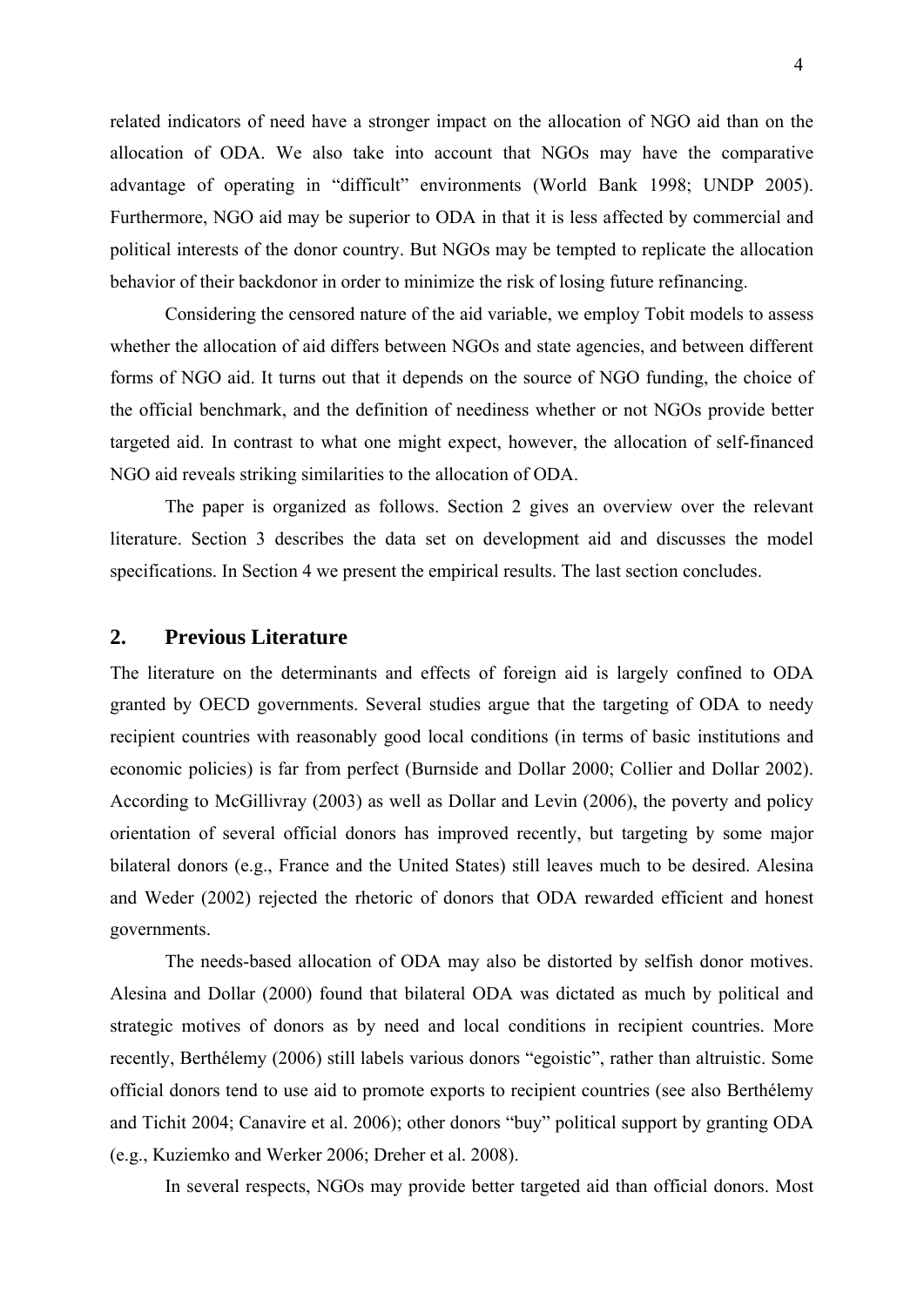obviously perhaps, the allocation of NGO aid should be less distorted by commercial and political interests of donor governments (Nancy and Yontcheva 2006: 3). The poverty focus of NGO aid may also be stronger than that of ODA: NGOs may be better in reaching the poor by circumventing governments in the recipient country and dealing directly with local target groups (Riddell et al. 1995). Moreover, after the World Bank posited in the late 1990s that government-to-government transfers do not work when governance is particularly bad in the recipient country, it was sometimes argued that NGOs have comparative advantage of working in difficult environments (Fowler and Biekart 1996; Edwards and Hulme 1996; Koch  $2007$ ).<sup>[4](#page-4-0)</sup>

However, empirical verification of such "articles of faith" (Tendler 1982) is still largely lacking. According to Edwards and Hulme (1996: 961), the case for emphasizing the role of NGOs largely rests "on ideological grounds." Critics suspect that NGOs often are "the implementer of the policy agendas" of governments (Edwards and Hulme 1996: 970).<sup>[5](#page-4-1)</sup> In particular, the view that NGOs have a clear focus on the poor has come under attack.<sup>[6](#page-4-2)</sup>

Arguably, it depends on the degree of financial autonomy whether or not aid allocation by NGOs differs from that of state agencies. Fisher (1997) argues that "while the moniker 'nongovernment organization' suggests autonomy from government organizations, NGOs are often intimately connected with their home governments."<sup>[7](#page-4-3)</sup> The dependence of many NGOs on government funding is expected to shape their aid allocation. To the extent that they follow their official backdonors, their aid allocation would no longer be superior in terms of targeting the needy and deserving. More specifically, with future funding from official backdonors at risk, financially dependent NGOs can be expected to allocate aid strategically, e.g., by targeting less poor countries where success is easier to achieve (Koch et al. 2007). In other words, NGOs may be tempted to improve the chances of continued official refinancing by demonstrating visible results that tend to be easier to achieve with projects addressing less entrenched forms of poverty.

According to the principal-agent model presented by Fruttero and Gauri (2005), official backdonors (the principals) have incomplete information on the projects of NGOs (the agents), while future funding of NGOs depends on perceived success or failure of current

<sup>&</sup>lt;sup>4</sup> The well-known World Bank (1998) study "Assessing Aid" calls for engaging the civil society in order to render aid more effective in highly distorted environments.

 $<sup>5</sup>$  For similar concerns, see Smillie (2000: 127) and Robinson (1997: 67).</sup>

 $<sup>6</sup>$  See the references given in Riddell and Robinson (1995: 35-42) as well as Edwards and Hulme (1996); more</sup> recent examples include Amin et al. (2003) as well as Rahman and Razzaque (2000). Bebbington (2005: 937) notes that earlier "celebrations meant that inevitably disillusion would follow, and indeed it did."

<span id="page-4-3"></span><span id="page-4-2"></span><span id="page-4-1"></span><span id="page-4-0"></span> $<sup>7</sup>$  According to Edwards and Hulme (1996), the relations of NGOs with state agencies are "too close for</sup> comfort."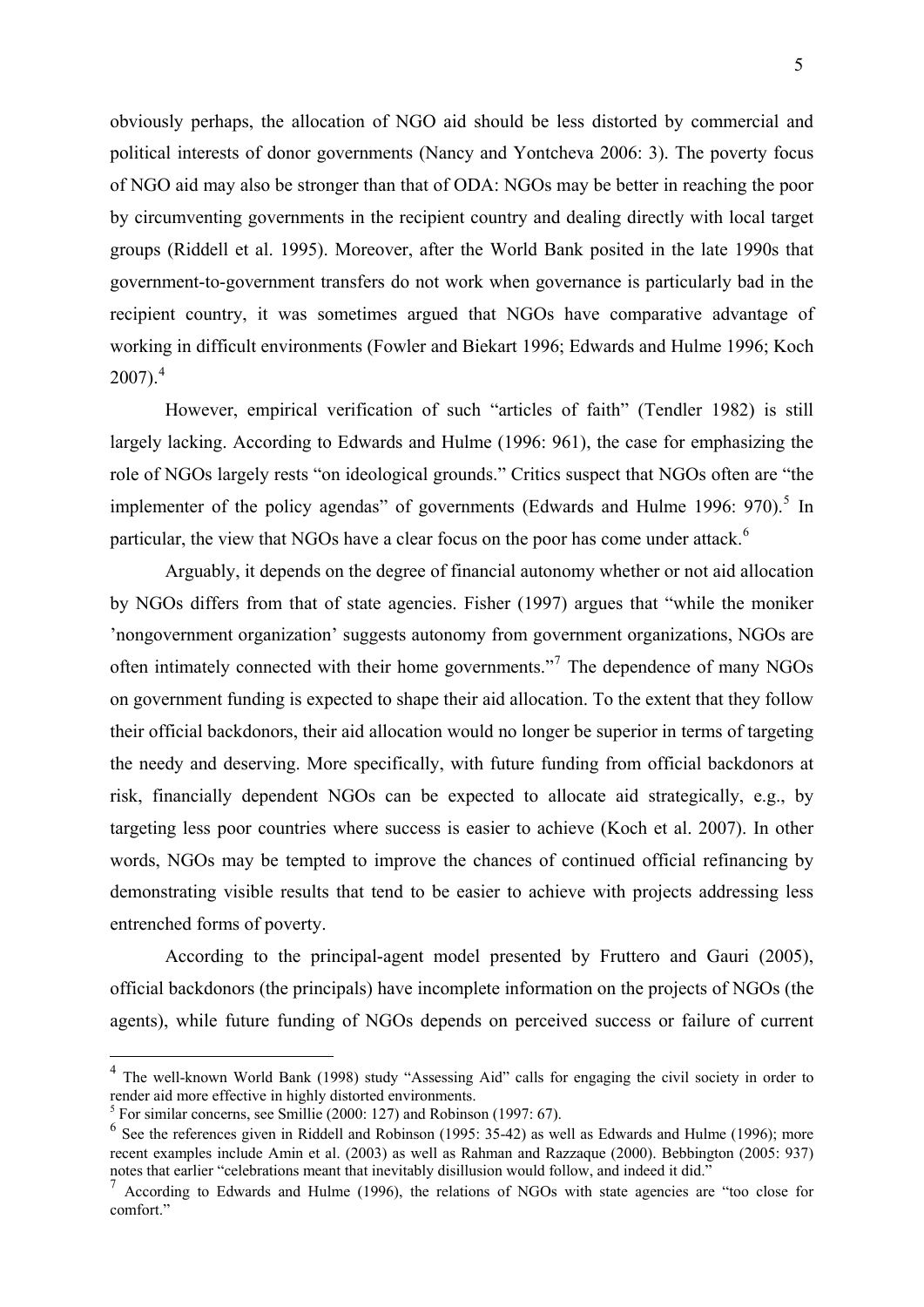projects. To demonstrate success, NGOs are inclined to minimize risk which weakens their incentive to operate in difficult environments where failure may jeopardize future funding. Moreover, there might be an incentive for NGOs to locate where other donors are engaged as well. Conformity of location choices is supposed to render it more difficult for principals to assess the performance of individual agents, and may thus help preventing financial sanctions. Fruttero and Gauri (2005) address these propositions at the sub-national level within one particular recipient country, Bangladesh. They find empirical support for several propositions derived from the principal-agent model of officially funded NGO aid. Most importantly, strategic funding considerations appear to have de-linked location choices from indicators of need in local communities.

Few empirical studies exist on the cross-country allocation of NGO aid, with opposing results. Koch et al. (2007) find NGO and official aid to be correlated for Germany and Norway, and argue that this is consistent with the view that NGOs depending on official funding tend to follow the country-wise distribution of official donors. Likewise, Koch (2007) reports a fairly strong and positive correlation between Dutch NGO aid and Dutch official aid across recipient countries. By contrast, the panel regression results of Nancy and Yontcheva (2006) suggest that aid allocation by European NGOs in the 1990s was independent of official EU aid, indicating that co-financed NGOs are not merely implementing EU aid policies. As concerns the poverty orientation of NGOs, Nancy and Yontcheva (2006) find that poverty in recipient countries was the major determinant of aid allocation by European NGOs. All these studies have in common, however, that they do not systematically compare the aid allocation of NGOs with that of ODA.

Dreher et al. (2007) come closest to our analysis below. These authors employ Probit and Tobit models on aid allocation by Swedish NGOs and the official Swedish aid agency. The Swedish case tends to support the skeptical view according to which NGOs are unlikely to outperform official donors by providing better targeted aid. Most strikingly, Swedish NGOs do not seem to have taken account of indicators of need in the recipient countries in the second stage of the aid allocation process, i.e., when deciding on the amount of aid to countries having passed the eligibility test. However, Swedish NGOs may be exceptional in that they depend to more than 80 percent on official funding. Another reason why it might have been fairly difficult for Swedish NGOs to excel is that Swedish ODA is widely acclaimed to be well targeted and altruistic (e.g., Dollar and Levin 2006, Canavire et al. 2006).

In the next section, we turn to the case of Switzerland which, in several respects, offers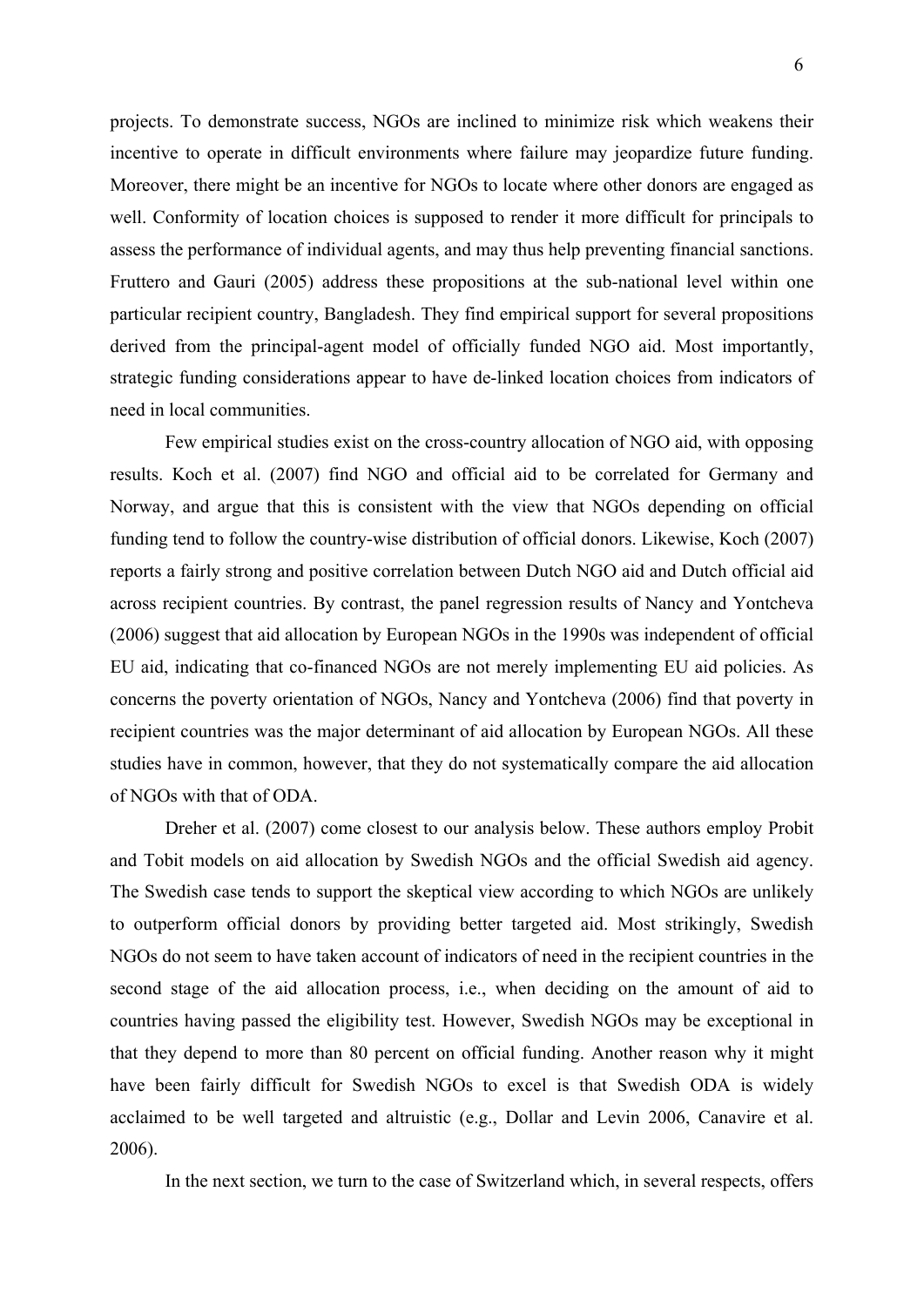<span id="page-6-0"></span>deeper insights into the targeting of NGO aid across recipient countries, compared to the targeting of official aid. This is not to ignore that addressing this issue in a country study of Switzerland has its own limitations. Even compared to Sweden, Switzerland represents a relatively small donor country, with about US\$ 1.65 billion of total ODA in 2006.<sup>[8](#page-6-0)</sup> To the best of our knowledge, however, a similarly detailed database does not exist for major donor countries.

## **3. Data and Estimation Approach**

## *NGO Aid and ODA Benchmarks*

1

The data for Swiss aid, provided by the Swiss Agency for Development and Cooperation (SDC), is exceptionally detailed with regard to the specific categories and sources of aid. Special about this dataset with respect to NGO aid is that the funding sources of the NGOs are given; self-financed NGO aid ("NGO Aid Proper" in the following) and official funds channeled through Swiss NGOs (so-called contributions to NGOs; "Contributions") are presented separately for each country in which the NGOs are active. Accordingly, the dataset not only allows for comparing the aid allocation of NGOs and the state, but also for assessing whether the allocation behavior of NGOs depends on whether they are using their own financial resources or funds provided by state agencies as official backdonors. The reasoning in Section 2 suggests that it is mainly NGO Aid Proper that may be allocated differently than ODA, while NGOs may tend to follow the location choices of backdonors when allocating official funds channeled through them. The latter aid item may be considered a specific mode of ODA delivery, rather than NGO aid narrowly defined. We perform separate estimations for these two types of aid allocated by Swiss NGOs.

The widely perceived superiority of NGO aid may not only depend on the source of NGO financing but also on which type of official aid provides the benchmark. For various donor countries, there is little choice as reported ODA cannot be differentiated between specific types and state agencies involved. The data available for Swiss aid is particularly informative in this respect, too. Apart from the aforementioned contributions to NGOs, total public aid ("Public Aid") is differentiated into (i) development aid proper and (ii) humanitarian aid. Moreover, category (i) is available for different state agencies whose motivations to grant aid are likely to differ. In addition to development aid from SDC ("ODA Proper"), the State Secretariat for Economic Affairs (SECO) represents another important

<sup>&</sup>lt;sup>8</sup> See Table 1 under:<http://www.oecd.org/dataoecd/52/9/1893143.xls>(accessed:January 2008).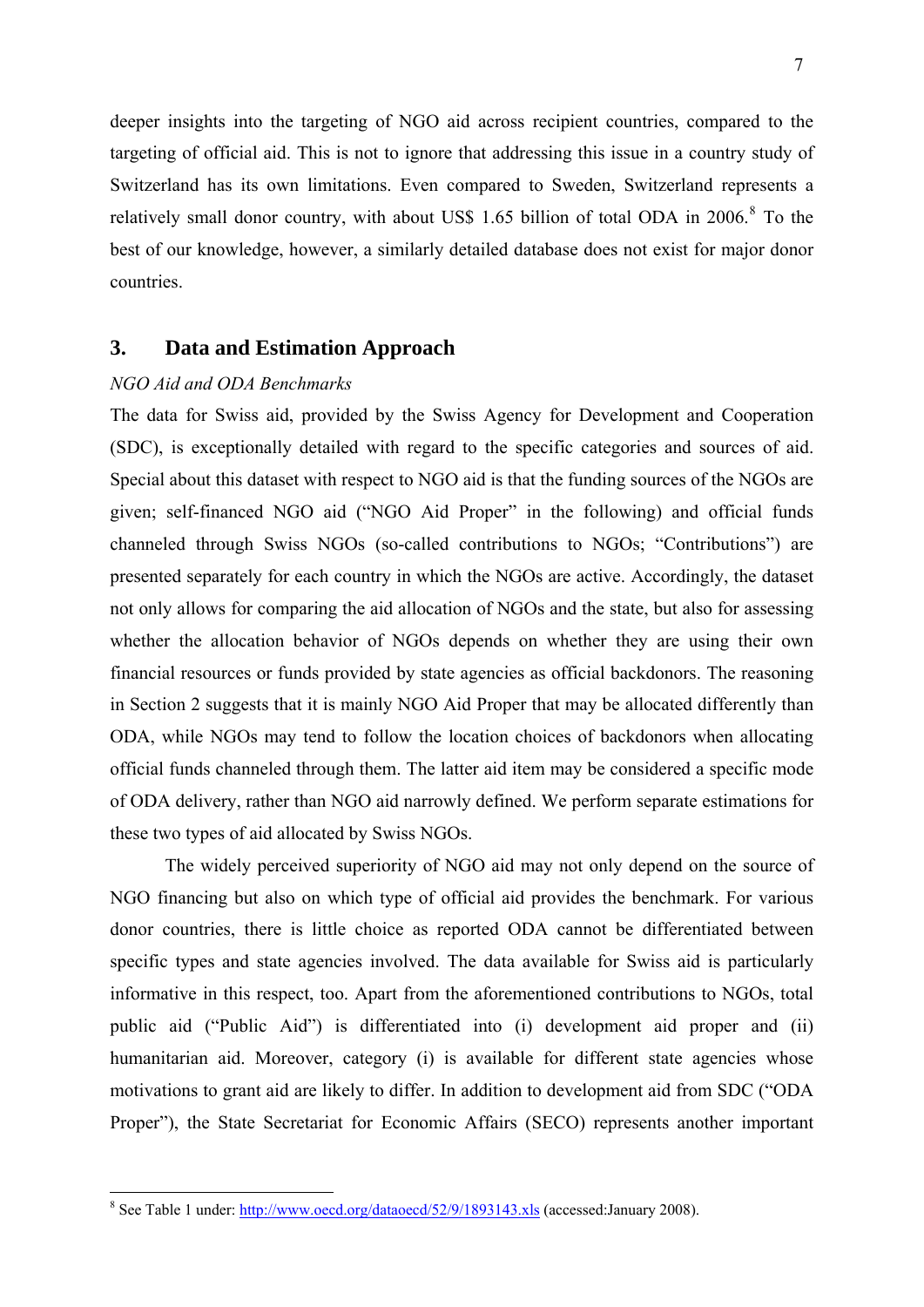<span id="page-7-0"></span>official source of development aid ("SECO Aid").<sup>[9](#page-7-0)</sup> The mere fact that two major official sources exist suggests that they apply different allocation criteria. The allocation of SECO Aid seems to be guided by more narrowly defined economic criteria, given that sustainable economic growth and integration into the world economy figure prominently in its mission statement. The SDC appears to follow a broader approach towards poverty alleviation, not only focusing on economic criteria but also on, for example, education, human rights, equal opportunities and conflict resolution.[10](#page-7-0) We perform separate estimations for ODA Proper, Humanitarian Aid and SECO Aid, in order to compare NGO Aid Proper as well as Contributions with different official benchmarks.

We converted all dependent aid variables from Swiss Francs into US Dollars, using annual average exchange rates. In our cross-country estimations, we employ (the logarithm of) five-year averages of all aid variables based on annual data for 2001-2005 available from SDC.

#### **Figure 1 somewhere here**

As Figure 1 shows, Swiss public aid clearly exceeds NGO aid. Nevertheless, NGO Aid Proper plays a significant role in Switzerland, accounting for 28 percent of total aid in 2001-2005. ODA Proper accounts for the bulk of Public Aid, while Humanitarian Aid and SECO Aid contribute about 18 and 21 percent respectively to Public Aid. Official aid funds channeled through Swiss NGOs (Contributions) are by far the smallest aid category.

The simple correlations between all aid categories, reported in Table 1, reveal a fairly interesting pattern. The correlations cast first doubts on whether Swiss NGOs behave as suggested by the literature review in Section 2. Most strikingly, the correlation between NGO Aid Proper and Public Aid turns out to be particularly high. This seems to be in conflict with the view that NGOs use their own funds to distinguish themselves from official aid agencies, e.g., by a stronger focus on the poorest recipient countries. The correlations are relatively weak between Contributions and Public Aid, as well as between Contributions and NGO Aid Proper. The latter result appears to be in line with the hypothesis that the source of funding matters for the allocation of aid by NGOs. However, the former correlation puts into question whether NGOs tend to imitate official aid agencies when allocating funds provided by official

The set of the set of all variables see Appendix 1. Note that there are various minor official aid sources not considered separately in the following, including federal agencies with special mandates, e.g., related to education, as well as the cantons and municipalities.

<sup>10</sup> http://www.seco-cooperation.admin.ch/index.html?lang=en and

http://www.deza.ch/en/Home/About\_SDC/Brief\_portrait, accessed: December 2007.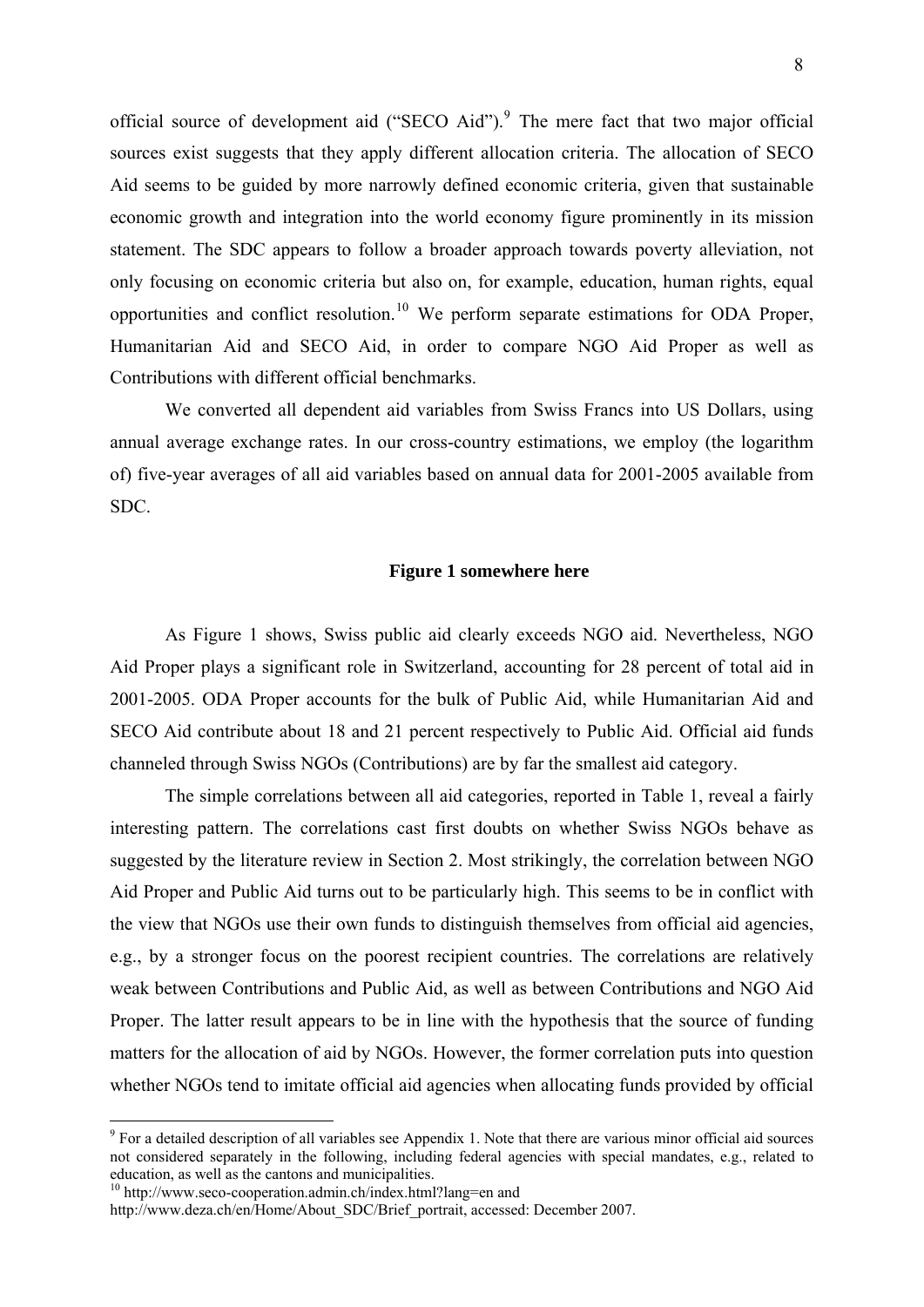backdonors. Similar to Contributions, SECO Aid is only weakly correlated with most of the other aid categories, suggesting that the allocation of SECO Aid follows specific criteria.

#### **Table 1 somewhere here**

## *Method*

Our data has one distinguishing feature: it is censored. Various NGOs, and even official agencies in smaller donor countries such as Switzerland, typically grant aid to a limited number of recipient countries. Consequently, the dependent aid variables have many 'zero' observations; because of the censored nature of the aid variable OLS estimations would be biased. Three different approaches to deal with this issue have been suggested in the literature (Neumayer 2003; Berthélemy and Tichit 2004).

The first approach is a two-part model, where the first step involves a Probit estimation that determines the probability of receiving aid (selection equation), and the second step an OLS estimation that determines the amounts of aid for the sub-sample of positive aid observations (allocation equation). Formally, aid to recipient *i* is defined as:

$$
Pr(ai d_i > 0) = F(aY_i + u_i)
$$
  
aid<sub>i</sub> = bZ<sub>i</sub> + v<sub>i</sub>,

where F(.) denotes the cumulative distribution function, *Y* and *Z* are explanatory variables for the selection and allocation equation, *a* and *b* the respective vectors of coefficients, and *u* and *v* independent and normally distributed error terms. The crucial assumption underlying this approach is that the choice of the recipient and the amount of aid allocated are independent of each other (*u* and *v* are not correlated). If this assumption does not hold, which appears to be highly likely, the regression in the second step suffers from a selection bias.

The second approach is the sample selection or Heckman model, which resembles the two-part model, except that *u* and *v* are not assumed to be independent. Again, a Probit estimation is performed in the first step. In the second step, the so-called inverse Mill's ratio from the first step is added to the set of explanatory variables in order to correct for the selection bias. We then obtain:

$$
Pr(ai di > 0 = F(aYi + ui)
$$
  
aid<sub>i</sub> = bZ<sub>i</sub> +  $\rho \sigma f(aYi + ui) / F(aYi + ui) + vi,$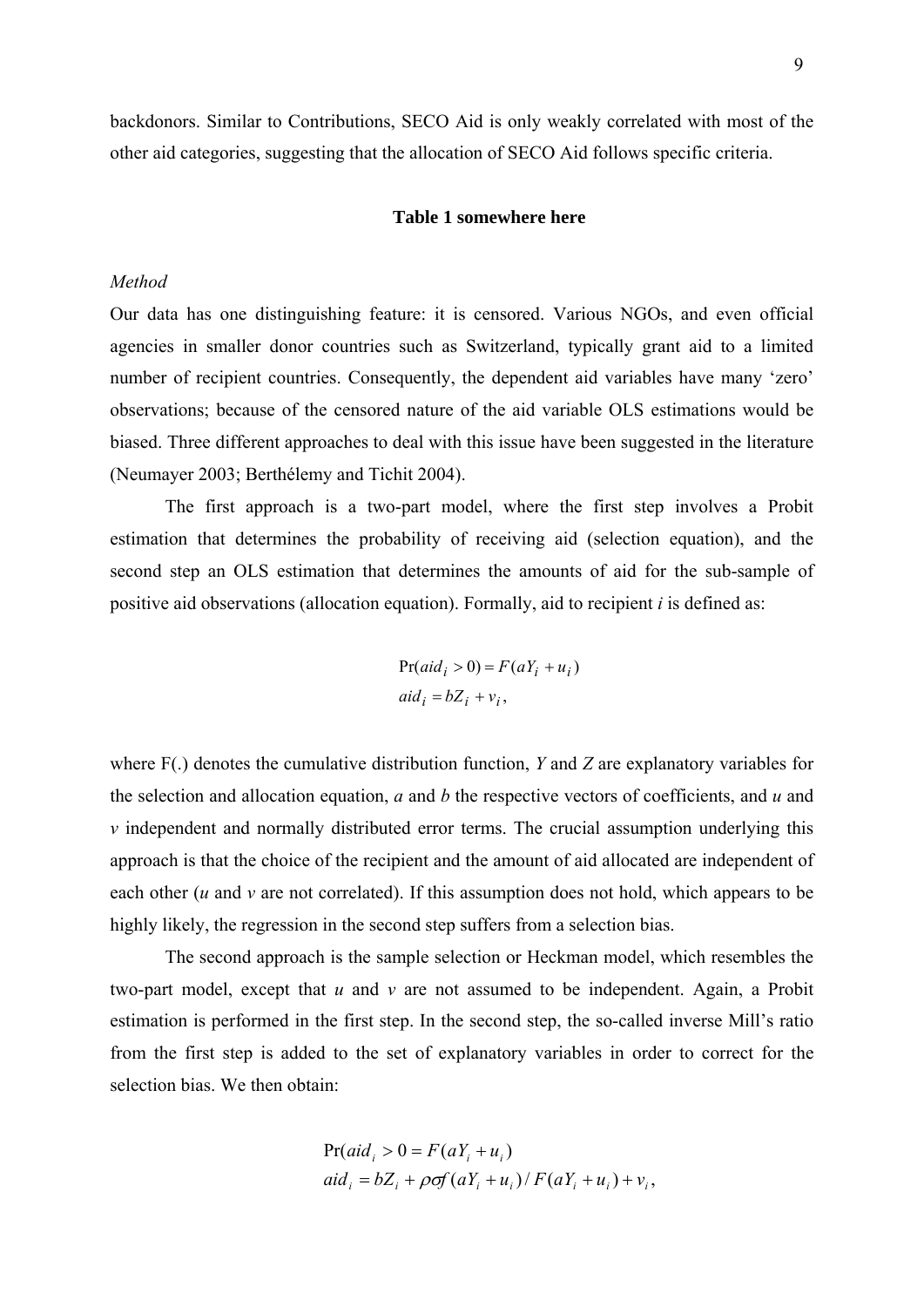<span id="page-9-0"></span>where  $\rho$  stands for cov( $u, v$ ),  $\sigma$  for var( $v$ ), and f(.)/F(.) for the inverse Mill's ratio.

The third approach is the Tobit model, which estimates aid allocations in one step, taking the censored nature of the aid variable directly into account. Aid to a specific recipient is specified as the maximum of zero and a linear combination of the explanatory variables so as to guarantee that predicted aid flows cannot become negative:

$$
aid_i = \max(0, bZ_i + u_i)
$$

The main limitation compared to the Heckman model is that the variables are restricted to have an identical impact on aid eligibility and the amount of aid given.<sup>[11](#page-9-0)</sup> However, the Heckman procedure suffers from its own problems: Estimations may be unreliable due to serious multicollinearity problems if the same set of explanatory variables is employed in both equations. Moreover, it is very difficult to find appropriate exclusion variables for the first step of the Heckman procedure. Therefore, we follow large parts of the relevant literature and prefer the Tobit model for our regression analysis.<sup>[12](#page-9-0)</sup>

#### *Explanatory Variables*

1

In line with the previous literature on aid allocation, we include a standard set of possible determinants of aid: Most importantly, the logged per-capita GDP (purchasing power parity adjusted constant 2000 international \$) of recipient countries provides an encompassing indicator of need, which has repeatedly been shown to shape the distribution of aid (Berthélemy and Tichit 2004; Berthélemy 2006; Nunnenkamp and Thiele 2006; Dollar and Levin 2006; Canavire et al. 2006). We expect the marginal effects of per-capita GDP on aid to be significant and negative. This should apply to all types of aid. As argued above, however, NGO aid is widely expected to be more poverty oriented than public aid.

The institutional development of recipient countries is included for two reasons. On the one hand, official donors may behave as suggested by the influential World Bank study "Assessing Aid" (World Bank 1998). Accordingly, recipient countries would receive less aid than indicators of need may suggest if they lack basic institutional preconditions required for aid to be effective (Nunnenkamp and Thiele 2006; Dollar and Levin 2006). Institutional

<sup>&</sup>lt;sup>11</sup> Note that the Tobit model can be derived as a special case of the Heckman procedure with coefficients, variables and residuals that are the same in the selection and allocation equation.

 $12$  For empirical applications of Tobit models in the context of aid allocation, see, for example, Berthélemy and Tichit (2004), Canavire et al. (2006), and Thiele et al. (2007).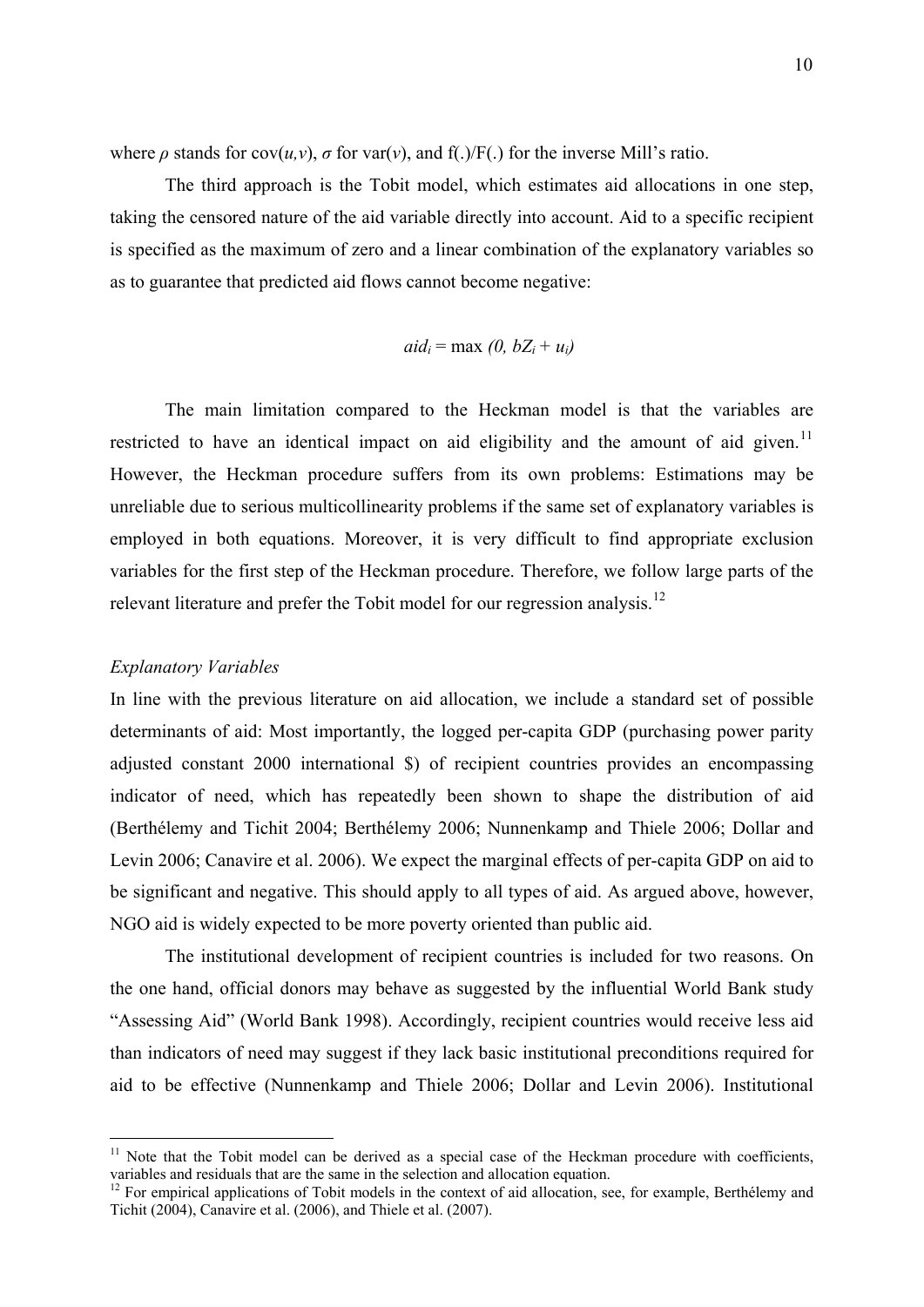<span id="page-10-0"></span>development should then be positively related to official aid. On the other hand, NGO aid may be negatively related to institutional development if NGOs choose to work in difficult environments (see Section 2 above). We use "control of corruption" ("Corruption" for short) as presented by Kaufmann, Kraay and Mastruzzi (2007) to measure institutional development, with higher index values indicating less corruption.

Furthermore, we account for the possible self-interest of donors when granting aid. Trade-related interests are captured by Swiss bilateral exports to aid recipient countries, relative to Swiss GDP ("Exports").<sup>[13](#page-10-0)</sup> Political motivations of aid are proxied by considering the voting behavior of recipient countries in the UN General Assembly ("UN Voting"). More precisely, UN Voting reflects the percentage with which aid recipient countries voted in line with Switzerland from 2002 to 2005. Exports and UN Voting should carry positive signs for aid from donors with commercial or political motives. In the case of altruistic official donors, NGOs may in contrast find it more difficult to excel their public counterpart, as shown for the case of Sweden by Dreher et al. (2007).

We also account for natural disasters in recipient countries which often motivate emergency aid from both official donors and NGOs. However, disasters cannot be expected to have the same impact on all our aid categories. On the one hand, the marginal effects of disasters should be particularly strong for Humanitarian Aid, which is especially meant to provide a quick response to emergencies. On the other hand, the effects of disasters might even be negative for SECO Aid, which appears to be driven mainly by market and investment-related factors. The severity of natural disasters is measured by the log number of people affected ("Disasters").

A dummy for so-called fragile states ("Fragile") is included as recent research suggests that aid could be used effectively as a means of post-conflict resolution (Collier and Hoeffler 2004). Finally, we control for (logged) population of recipient countries. This is required as the dependent aid variable is not in per-capita terms. While more populous countries should get more aid, donors typically exhibit a small-country bias (e.g., Doucouliagos and Paldam 2007), which means that an increase in population does not lead to a proportional increase in aid.

Arguably, some of the explanatory variables may not be exogenous. For instance, effective aid may raise the per-capita income of recipient countries. Aid may also help

 $13$  The definition of this variable follows Berthélemy (2006). Canavire et al. (2006) relate bilateral exports to the donor's total exports. By contrast, Nancy and Yontcheva (2006) consider the ratio of the recipient's imports from the donor country to the recipient's total imports. This measure appears to be less suitable to reflect the importance of bilateral trade relations for the donor.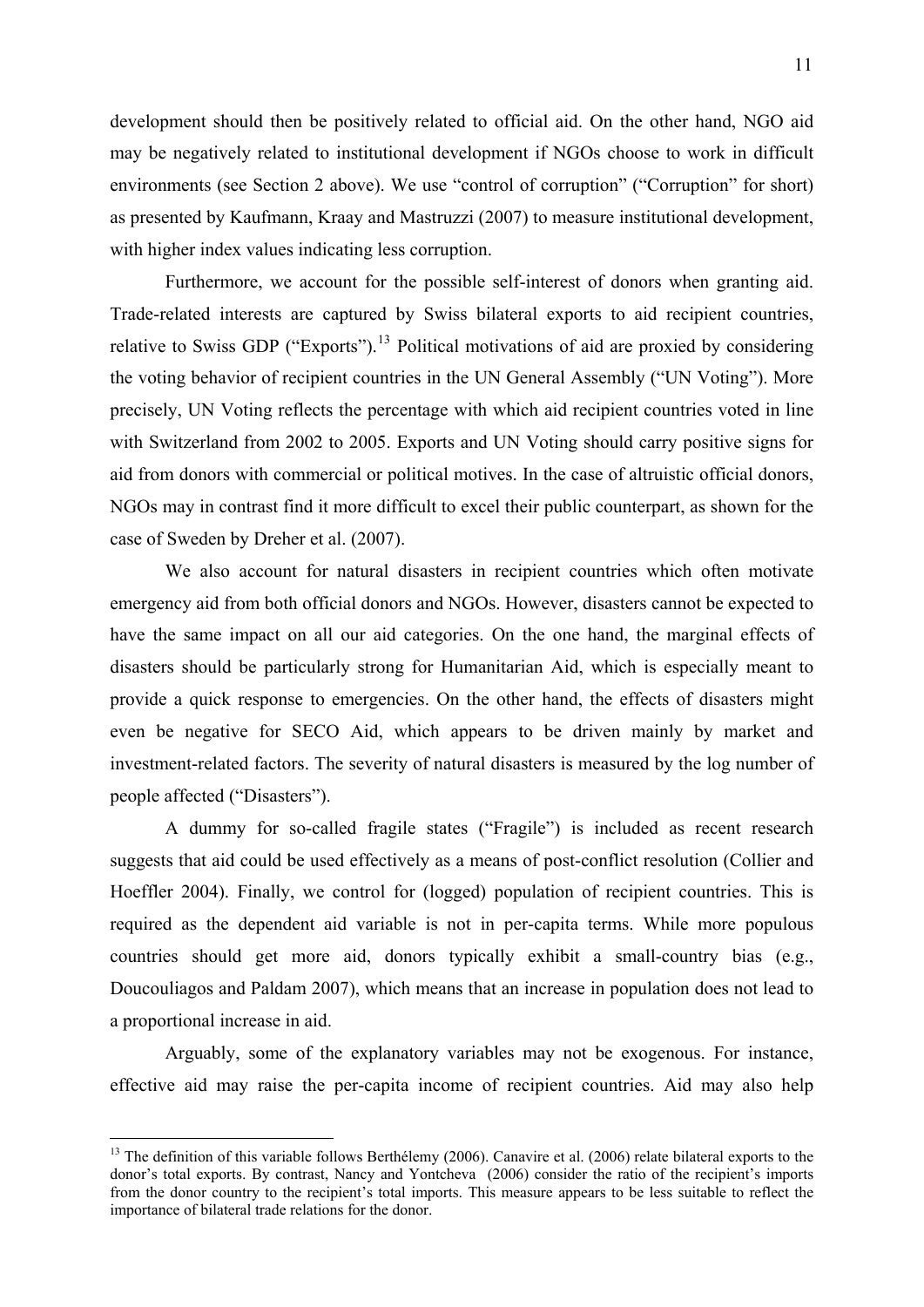<span id="page-11-0"></span>institutional development. For several reasons, however, reverse causation is unlikely to distort our empirical results. Various aid items are unlikely to have short-term effects on economic outcomes (Clemens et al. 2004). As concerns the impact on institutions, short-term effects are still more unlikely. According to Burnside and Dollar (2004: 4), "researchers coming from the left, the right, and the center have all concluded that aid as traditionally practiced has not had systematic, beneficial effects on institutions and policies." Finally, Swiss NGOs and even the Swiss government are probably too small as donors to shape economic and political outcomes in a significant way by their aid allocation. Nevertheless, we lag all explanatory variables in order to minimize the risk of any reverse causation. We provide detailed information on the definition and sources of variables in Appendix  $1<sup>14</sup>$  $1<sup>14</sup>$  $1<sup>14</sup>$ 

In the base specification of our model, we regress the different categories of Swiss public and NGO aid on the aforementioned independent variables. We perform Tobit models as follows:

> ln Cat Aid = α + β1 (ln per-capita GDP ) + β2 (ln Population) + β3 (ln Disaster) + β4 (Corruption) + β5 (Fragile) + β6 (UN Voting) + β7 (Exports) + ε

where Cat Aid refers to the five different aid categories.

All estimations reported in the subsequent sections are based on a sample of 131 low and middle-income countries, according to the World Bank's income classification (World Development Indicators). High income countries (with a per-capita income of more than \$11.116 in 2006) are excluded as is standard in the aid allocation literature. Summary statistics for all aid categories as well as for all explanatory variables are presented in Appendix 3.

### **4. Estimation Results**

1

As noted before, the nonlinear Tobit approach takes the maximum of zero and a linear combination of the explanatory variables. Consequently, the estimated coefficients cannot be interpreted in the same way as standard ordinary least squares (OLS) coefficients. The coefficients can be judged with respect to their significance levels and signs, but not with respect to their magnitudes. Marginal effects have to be computed to be able to say something about the magnitudes of the coefficients. Three different marginal effects can be evaluated:

<sup>&</sup>lt;sup>14</sup> Note that none of the correlations between our explanatory variables raises concerns with respect to multicollinearity; see Appendix 2.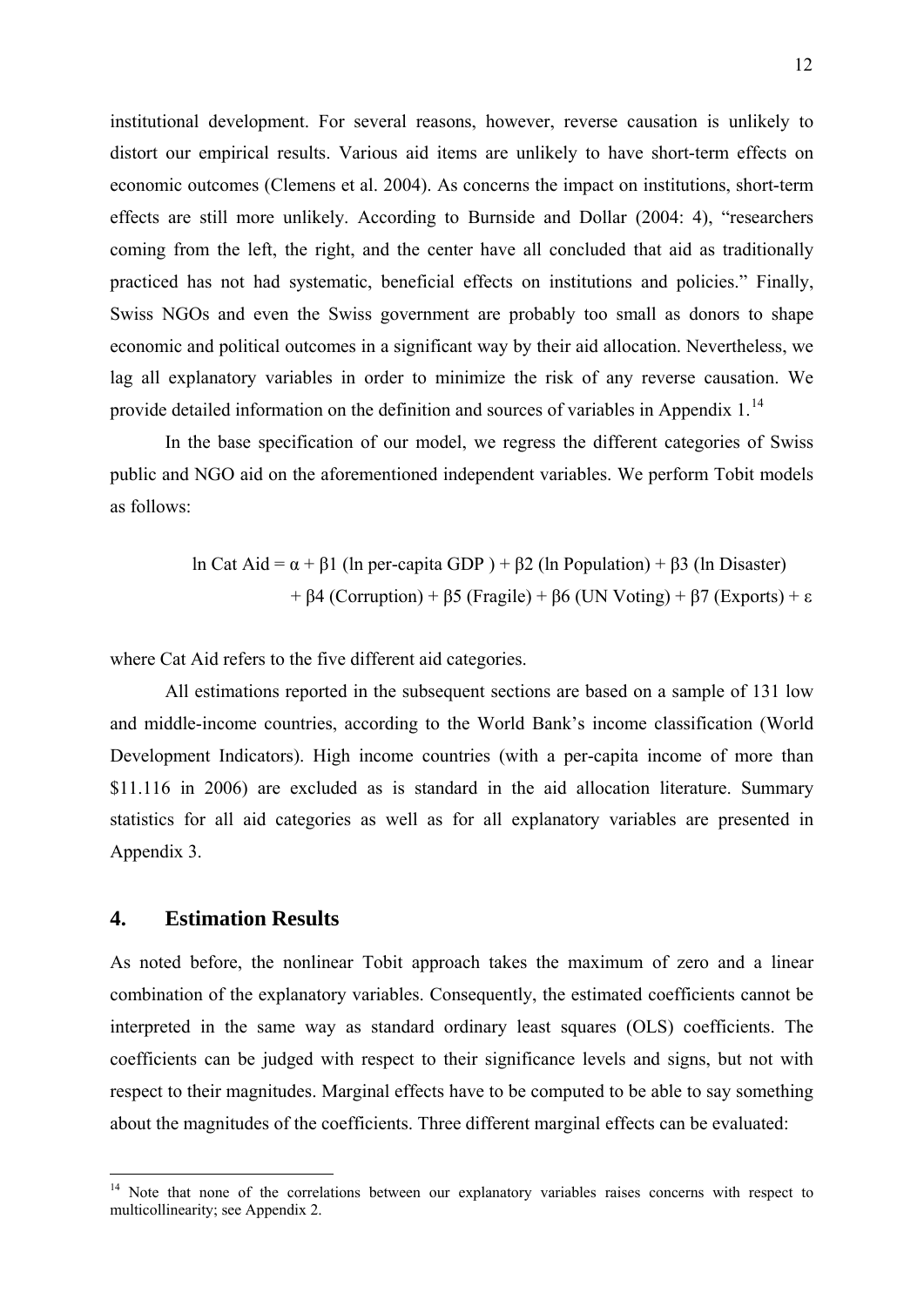- The first one reveals the impact that a certain explanatory variable has on the probability of a country receiving aid at all. Formally, this is given as  $P(Y > 0|X)$ where Y is our dependent variable and X our explanatory variable.
- The second marginal effect reveals the impact that a certain explanatory variable has on the amount of aid that a country receives, given that it receives any aid at all. Formally, this is given as  $E(Y|X, Y > 0)$ .
- Third, the overall marginal effect (OME) is a combination of the first two effects and is formally given as  $P(Y > 0|X) \cdot E_x (Y |X, Y > 0) + P_x (Y > 0|X) \cdot E (Y |X, Y > 0) =$ E  $(Y \mid X)$ , where the subscript x indicates the derivative with respect to X. This provides the marginal effect that a certain explanatory variable has on the amount of aid that a country receives, taking into consideration the probability that this country receives aid at all.

The subsequent presentation of our estimation results focuses on the OME. For the base specifications, the other two marginal effects as well as the coefficients can be found in Appendix 4 and 5.

Our dependent variables show strong exponential trends so that we logged them. In contrast to OLS regressions, however, having explanatory and dependent variables in logs does not automatically yield elasticities. Likewise, the coefficients and marginal effects of explanatory variables in levels cannot be interpreted as semi elasticities. Instead, all marginal effects can only be judged with respect to their direction, significance and relative magnitudes across regressions using different aid categories.

#### **Table 2 somewhere here**

Keeping these peculiarities in mind, we present the results of our base specification in Table 2. The significance levels and the magnitudes of the OMEs point to striking similarities between Swiss NGO Aid Proper and total Public Aid, thus corroborating the above noted strong correlation between these two types of aid. The OMEs of the recipient countries' percapita GDP are negative and highly significant for both types of aid. In other words, poorer recipient countries get more aid from NGOs as expected, but the poverty orientation of NGO aid does not appear to be stronger than that of public aid. If at all, the OME is slightly more negative for public aid. The magnitude of the positive OME of the recipient countries' size in terms of population is almost identical for NGO aid and public aid.

NGO Aid Proper also resembles Public Aid in that its allocation remains unaffected by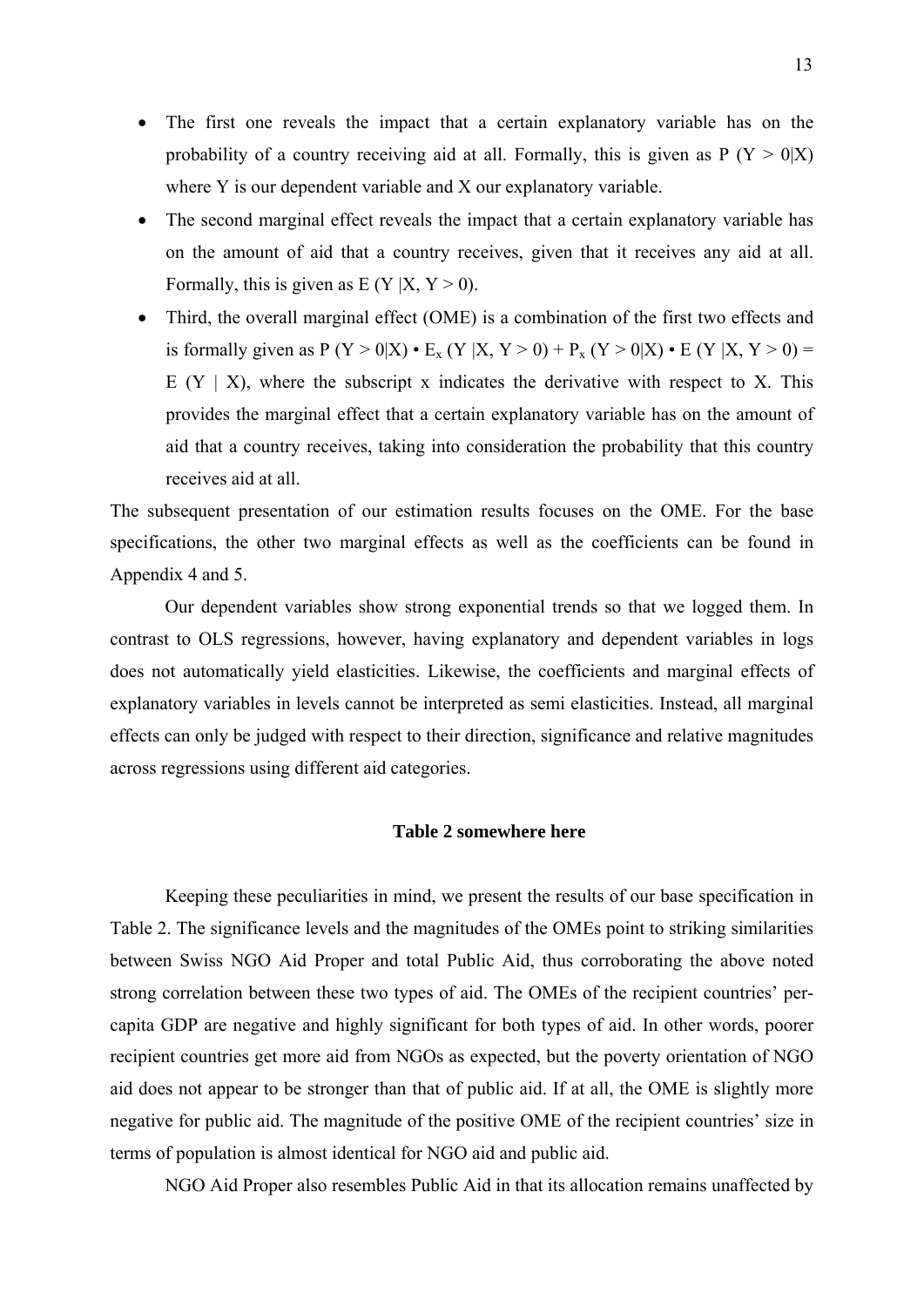<span id="page-13-0"></span>institutional quality as measured by the degree of corruption prevailing in the recipient countries. This is interesting for two reasons: On the one hand, official Swiss donors did not follow the World Bank's advice to favor well governed recipient countries, providing better institutional conditions for public aid to be effective. On the other hand, Swiss NGOs did not attempt to distinguish themselves from official donors by making use of comparative advantages they might have with respect to working in difficult local environments. The OMEs of Disaster and Fragile are also insignificant for both NGO and total Public Aid. This is hardly surprising, considering that aid motivations such as disaster relief and post-conflict resolution may be too specific to shape the allocation of aggregate aid categories such as total Public Aid and NGO Aid Proper.

The allocation of NGO aid differs only slightly from the allocation of public aid with respect to the two variables supposed to capture the commercial and political self-interest of official donors. UN Voting is highly significant and positive for Public Aid, which supports the view that official donors reward political allies. However, UN Voting is also significant for NGO aid, though only at the ten percent level. The political neutrality of Switzerland may explain this similarity at least partly. Official donors as well as Swiss NGOs may feel obliged to spread the idea of political neutrality. This can be achieved by supporting recipient countries which may suffer from discrimination by major donors such as the United States as the former do not belong to any of the established political camps. It seems to fit into this line of reasoning that the UN voting coincidence between Switzerland and the United States was very low with about 37 percent, compared to a coincidence of around 70 percent between Switzerland and its European neighbors.

Commercial self-interest does not appear to have shaped the allocation of public aid, which is in line with previous findings for Swiss aid by Berthélemy and Tichit (2004) as well as Berthélemy  $(2006)$ <sup>[15](#page-13-0)</sup> As a consequence, there was little room for Swiss NGOs to outperform official donors by delinking aid from export-related interests. Yet it should be noted that the OME of exports for Swiss NGO Aid Proper is significantly negative at the five percent level. Koch et al. (2008) find a similar pattern also for NGOs from other source countries, possibly because NGOs consider recipient countries with stronger trade links to be less needy of aid.

All in all, the results reported so far cast into serious doubt the widely held view that

<sup>&</sup>lt;sup>15</sup> Note that total Swiss exports account for about 31 percent of Swiss GDP. However, this share declines to 4.3 percent when high-income countries are removed from the sample – as is the case in our present analysis. Belarus represented the sample country accounting for the highest value (0.37 percent) of the export variable. The minor importance of most sample countries as Swiss export markets may have weakened the incentive to use aid as a means of export promotion.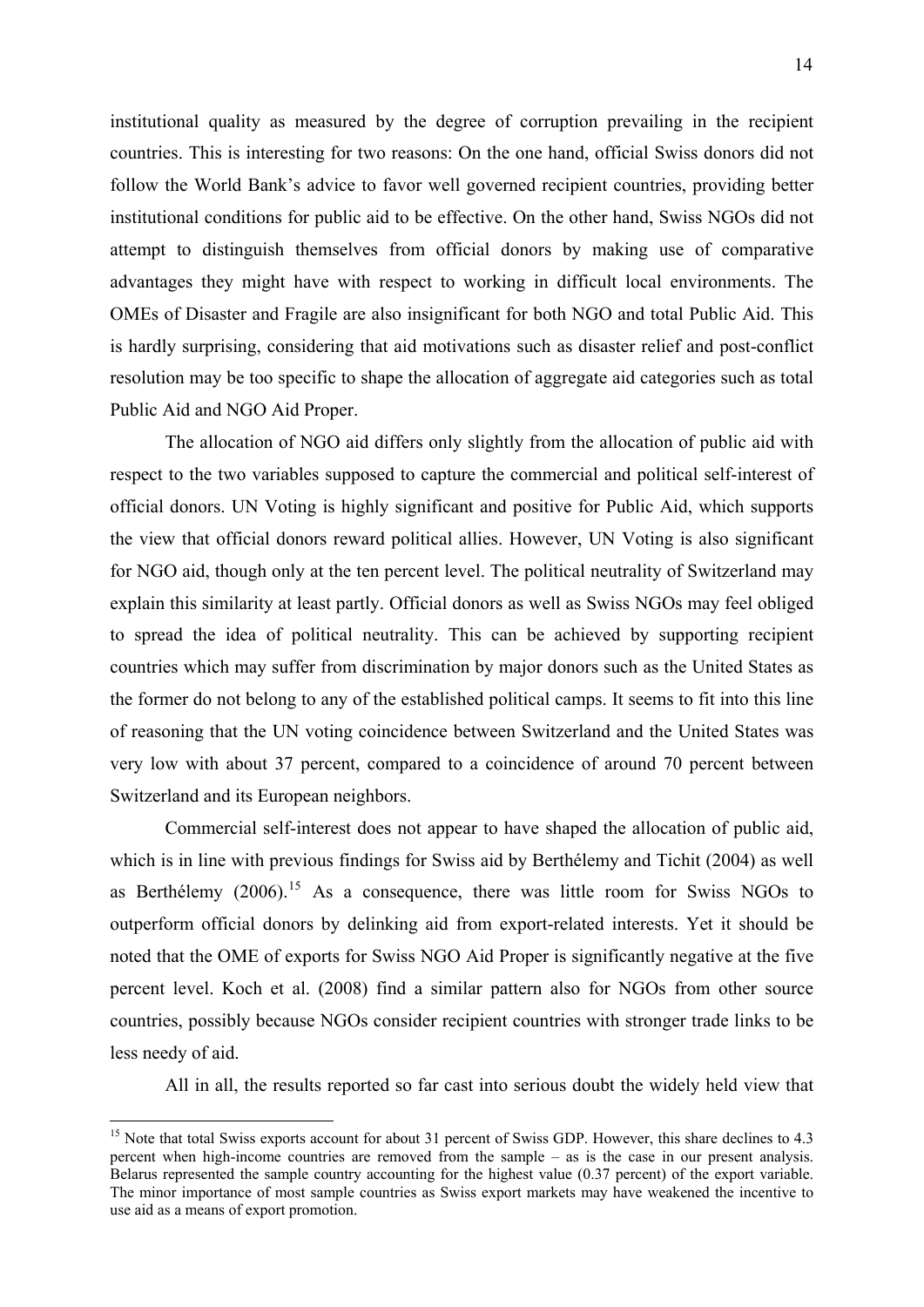<span id="page-14-0"></span>NGOs use their own financial resources to clearly distinguish themselves from official donors. Nevertheless, the disaggregation of public aid may offer additional insights on whether the targeting of NGO aid depends on the source of funding as well as the official benchmark chosen. As concerns the official benchmark, it was to be expected that the results for Public Aid also largely apply to its quantitatively most important sub-category, ODA Proper.<sup>[16](#page-14-0)</sup> Humanitarian aid stands out in two respects. First, the OME of per-capita GDP suggests that the poverty orientation of humanitarian aid is relatively strong, compared to other types of public aid and NGO aid. Second, the OME of Disaster is significant at the one percent level, indicating that it is mainly this aid category that responds to emergencies in the aftermath of natural disasters. But even for humanitarian aid, the OME of UN Voting reveals a strong bias towards politically like-minded countries.

The allocation of SECO Aid clearly differs from the allocation of humanitarian aid. This is even though per-capita GDP enters significantly negative at the ten percent level, and – somewhat surprisingly – Exports remain insignificant in the estimation for SECO aid. However, the particularly large OME of population indicates a strong bias of SECO Aid towards large countries, which could be due to the future market potential these countries offer. Moreover, we find a peculiar pattern for Disaster and Fragile, which both enter negatively at the five percent level. It seems that SECO avoids working in fragile states and countries struck by natural disasters, probably because a relatively stable political and economic environment is deemed necessary to render the project and investment-related aid from this agency to be effective.

Contributions are of particular interest even though they represent the smallest aid category under consideration (see Figure 1). The allocation of Contributions, the part of public aid that is administered by NGOs or delivered through them, in fact differs from the allocation of both total public aid and NGO Aid Proper.<sup>[17](#page-14-0)</sup> Most notably, Contributions clearly stand out in that per-capita GDP does not enter significantly negative. While the allocation of Contributions is not poverty oriented, Contributions resemble Humanitarian Aid in terms of responding to natural disasters, suggesting that the Swiss government referred to NGOs as another (possibly less bureaucratic) means of aid delivery in emergencies.

However, the government also appears to have (mis-)used the NGO channel for political reasons. UN Voting enters highly significant, with a negative OME of a comparatively large magnitude. This suggests that the government preferred dealing with

<sup>&</sup>lt;sup>16</sup> The only exception is that Exports turn significantly negative at the ten percent level.

<sup>&</sup>lt;sup>17</sup> However, the allocation of both Contributions and NGO Aid Proper is significantly biased against more important export markets of Switzerland among the sample countries.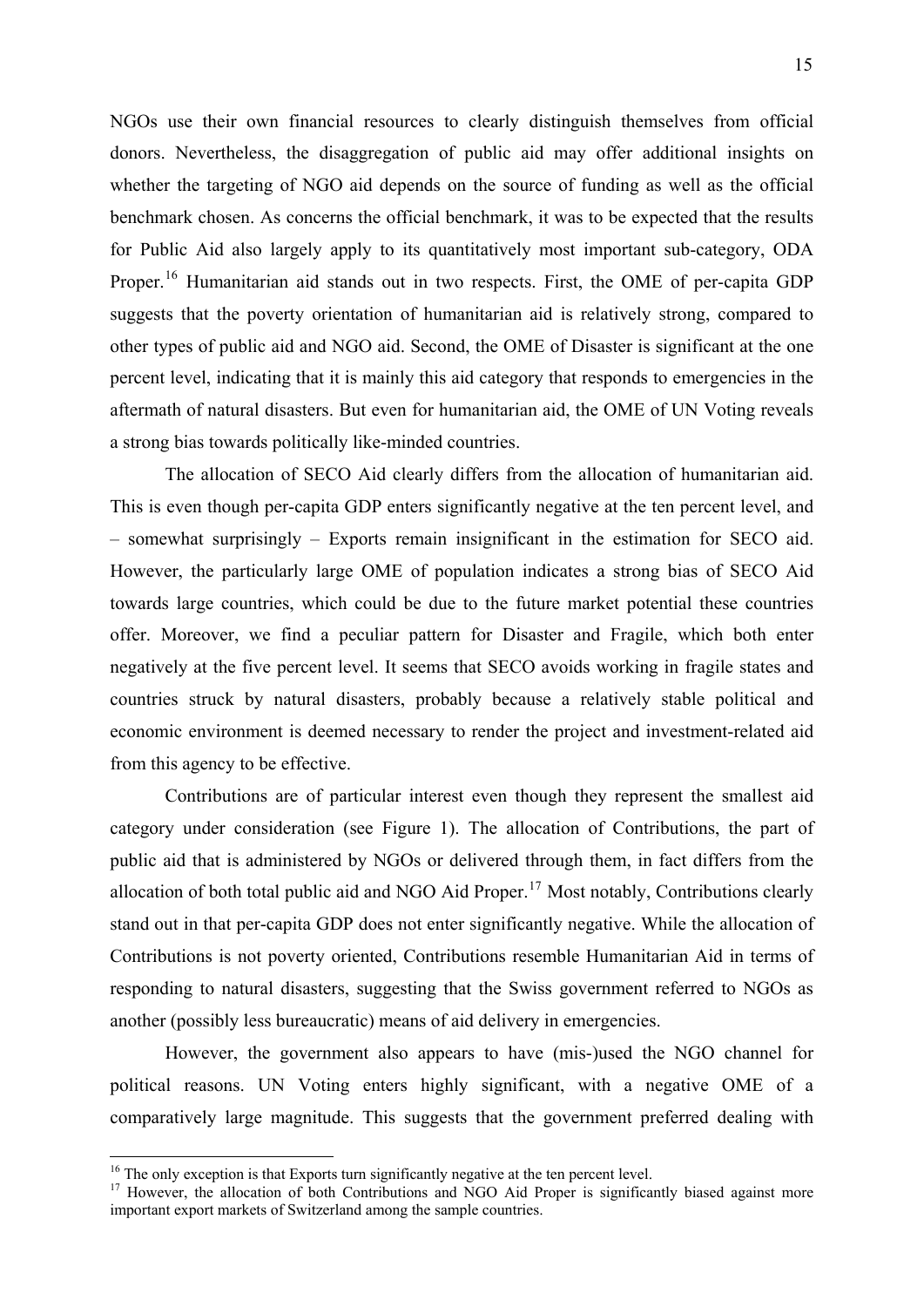<span id="page-15-0"></span>politically "unfriendly" countries indirectly through the NGO channel. A similar reasoning may apply to NGO-administered aid granted to well governed recipient countries, considering that the mission statements of official agencies such as SDC argue in favor of engaging in *less* benign environments in order to actively fight problems of corruption and a lack of democratic structures. However, the positive OME of Corruption in the estimation for Contributions is also consistent with the proposition that NGOs prefer working under easier institutional conditions, in order to be able to present success stories to official backdonors and, thereby, improve the chances for future funding.

## **5. Robustness Tests**

1

We apply several robustness tests to our base specification to check whether the results reported in the previous section are sensitive to changes in variables and specifications.<sup>[18](#page-15-0)</sup> Most importantly, we consider alternative indicators of need to evaluate the poverty orientation of different types of public and NGO aid. Although most commonly used, percapita GDP is not a perfect indicator of recipient need. South Africa, for example, counts as an upper middle-income country in terms of per-capita GDP, but income inequality is very high in the country with around 34 percent of the population still living on less than \$2 a day. We thus perform robustness tests for two more indicators of recipient need: the Human Development Index (HDI) and the poverty headcount.

The HDI, compiled by the United Nations Development Programme, comprises economic and social measures of health, education and standard of living. It thus provides a broader measure of need than per-capita GDP, while being available for a sample of almost 180 countries. Overall, the results remain quite robust for most explanatory and dependent variables (columns (2) in Table 3). However, it appears that the poverty orientation of NGO aid is understated when measured by per-capita GDP. In contrast to the base specification with per-capita GDP, the effect of HDI is larger for NGO Aid Proper than for Public Aid. Furthermore, the HDI enters significantly negative at the five percent level for Contributions. This is in contrast with the previous finding, according to which recipient need played no role for the allocation of NGO administered public funds.<sup>[19](#page-15-0)</sup>

Alternatively, we employ the poverty headcount, which is defined as the percentage of the population living on less than \$2 a day. NGOs often claim that the poverty orientation of

<sup>&</sup>lt;sup>18</sup> Note that we only report the OMEs for the robustness tests, but the other marginal effects are available on request.

 $19$  Finally, Exports turn significantly negative for Public Aid, thus resembling NGO aid in that the proposition of aid being used as a means of export promotion is clearly rejected.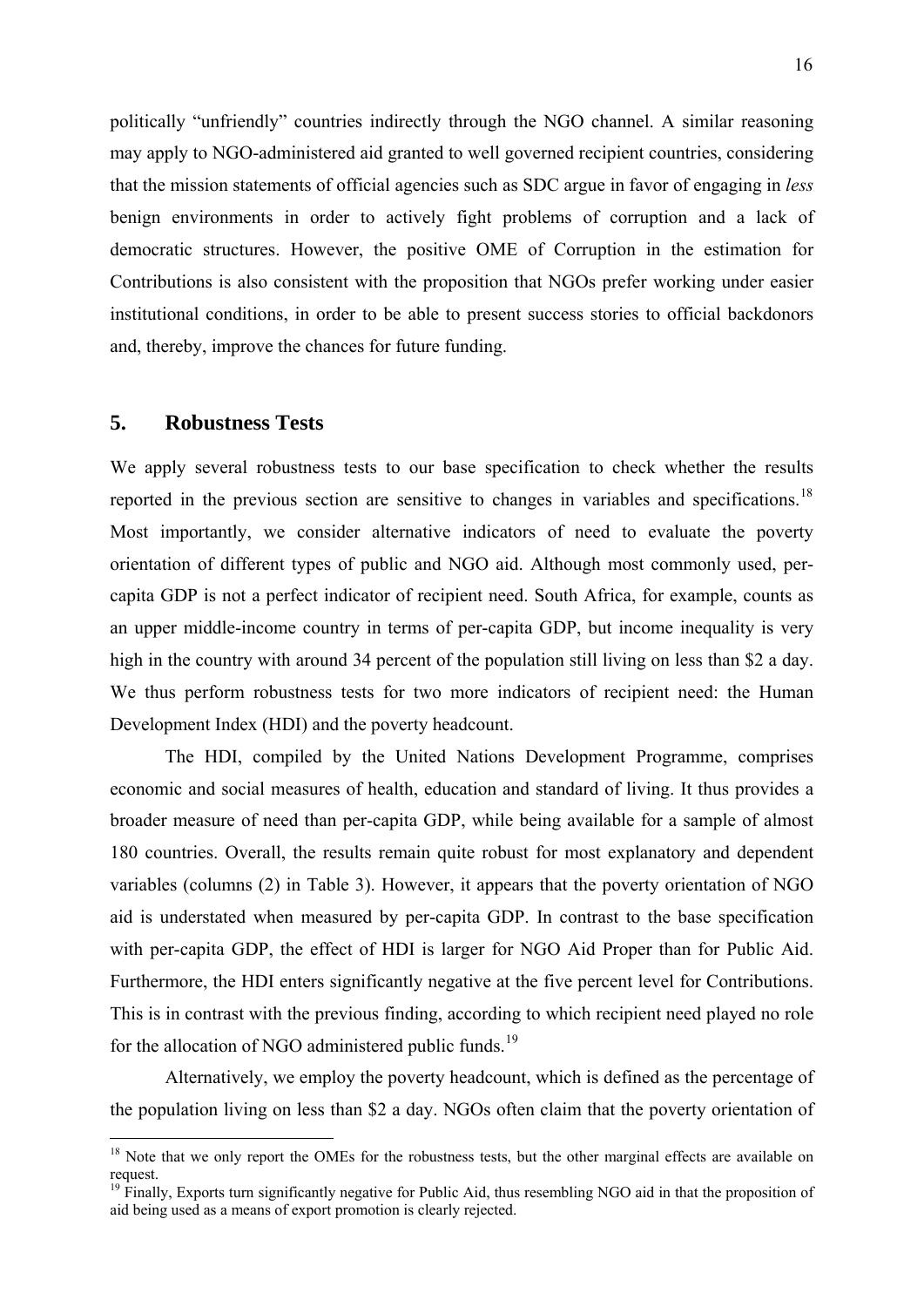<span id="page-16-0"></span>their aid would be biased downwards when measured by average incomes, rather than the prevalence of absolute poverty. Substituting the poverty headcount for per-capita GDP results in a drastically reduced sample. Nevertheless, major results are hardly affected. Concerning the estimations with Contributions, Humanitarian Aid and SECO Aid respectively as dependent variables, the effects of the explanatory variables are mostly of the same order of magnitude and significance no matter of whether recipient need is measured by per-capita GDP or the poverty headcount.<sup>[20](#page-16-0)</sup> Likewise, most of the explanatory variables remain largely as before in the estimations with total Public Aid and NGO Aid Proper as dependent variables. The only notable exception is that Corruption turns out to be significant for Public Aid.

#### **Table 3 somewhere here**

However, there is one striking difference between NGO Aid Proper and Public Aid when comparing the base specification in Table 2 and the estimations reported in Table 3. While both per-capita GDP and the poverty headcount enter significantly with the expected sign for NGO Aid Proper, the poverty headcount does not affect the allocation of Public Aid. We checked whether this difference is due to the substantially reduced sample or the measurement of recipient need, by re-estimating the base specification for the reduced sample. The results reported in columns (1 red.) of Table 3 indicate that both types of aid closely resemble each other also for the reduced sample with per-capita GDP as the indicator of need. Poverty orientation in the sense of allocating more aid to countries with a larger share of the population living on less than US\$ 2 a day appears to be restricted to NGO aid, however.

Next, we substitute Voice and Accountability for Corruption as an indicator of governance and institutional development. Voice and Accountability is another indicator provided by Kaufmann, Kraay and Mastruzzi (2007), measuring the extent to which a country's citizens can participate in selecting their government, as well as freedom of expression, association and media. This indicator of democratic rights and structures is available for almost 200 countries. The change in the specification has little effect with respect to all other independent variables (columns 4, Table 3).

The impact of governance and institutions on aid allocation depends on measurement to some extent. NGO-administered public aid (Contributions) still provides a striking contrast

 $20$  Estimates for (some) sub-categories of Public Aid are not shown but available on request.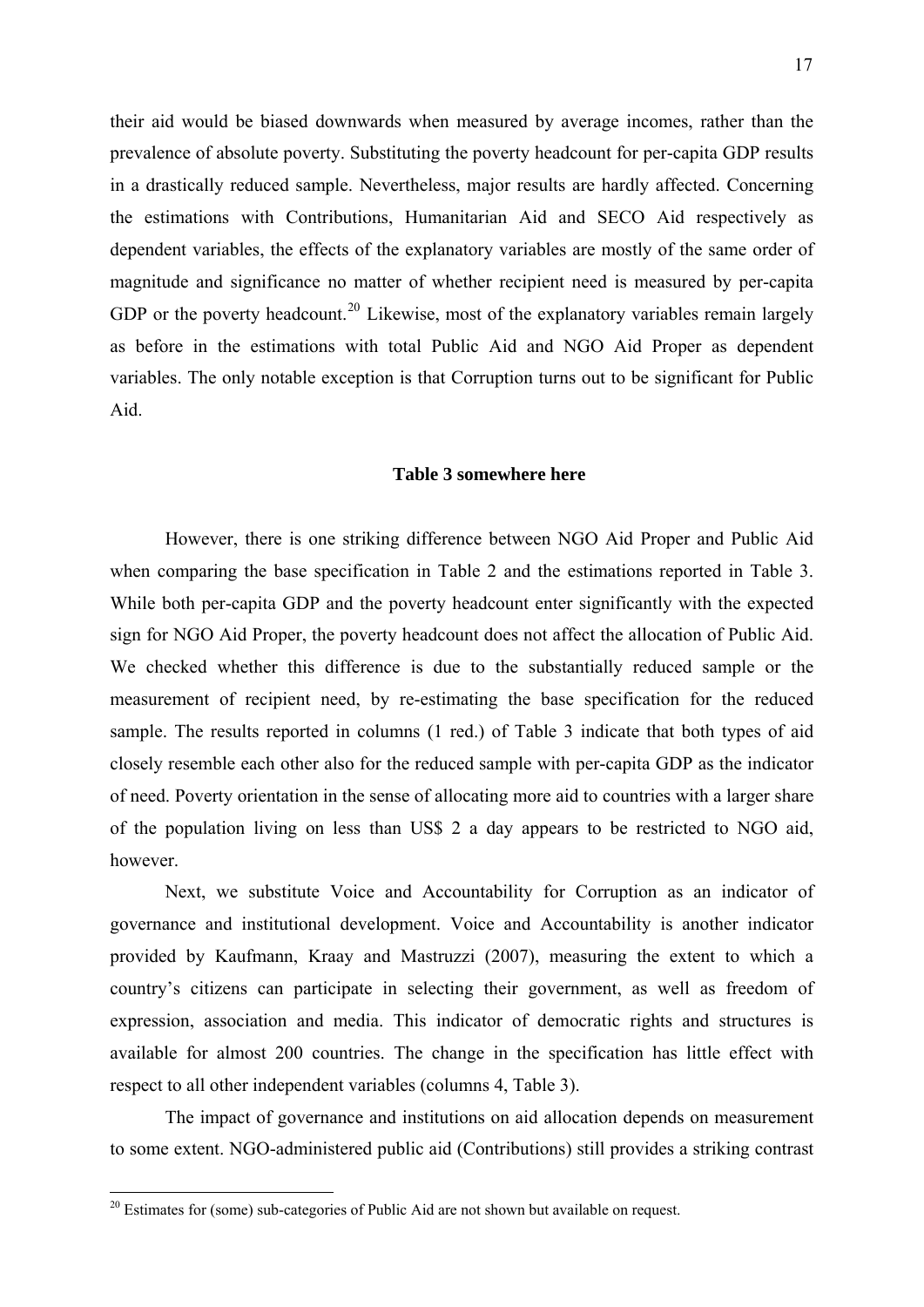<span id="page-17-0"></span>to the other aid categories as concerns the link between institutional development and aid allocation. Voice and Accountability enters positively, as did Corruption before, in line with the World Bank's suggestion to grant more aid to better governed countries. For NGO Aid Proper as well as total Public Aid, however, the effect of Voice and Accountability is now significantly negative, meaning that less democratic countries receive more aid. This is no longer surprising once the mission statements of Swiss aid agencies are taken into account. For instance, SDC stresses its aim to strengthen democratic structures in the recipient countries, especially "at the base" in accordance with Swiss experience and culture. NGOs seem to have followed the same approach when allocating their own funds. Our finding that Contributions have been allocated according to completely different rules is possibly because the Swiss government used the NGO channel of aid delivery when supporting recipient countries which fit less well into official mission statements.

Finally, we exclude some outliers. We define an observation to be an outlier if it is more than three standard deviations smaller or larger than the mean. This reduces the sample by nine observations. Almost all results remain very similar to those of the base specification.<sup>[21](#page-17-0)</sup> The major exception concerns the effect of per-capita GDP on NGO Aid Proper, which turns insignificant. By contrast, the effects of the HDI and the poverty headcount remain unaffected when excluding the outliers.

## **6. Summary and Conclusions**

It has traditionally been an article of faith that NGOs are closer to the poor than official donors, and that the allocation of NGO aid is less distorted by interventions of state agencies with commercial and political mandates such as export promotion or the formation of political alliances. But empirical evidence is extremely scarce on where NGO aid is spent and how well targeted it actually is. We contribute to closing this gap by drawing on an exceptionally detailed Swiss database that covers different forms of NGO aid as well as several official donors serving as benchmarks. We perform separate Tobit estimations for these aid categories, accounting for both altruistic and selfish aid motivations.

In contrast to what one might expect, the allocation of self-financed NGO aid reveals striking similarities to the allocation of Swiss ODA. First of all, NGO aid is not generally more poverty oriented. It rather depends on the measurement of recipient need whether NGOs outperformed the government in this respect. Our findings support the view that the poverty

<sup>&</sup>lt;sup>21</sup> Results are not reported but are available on request.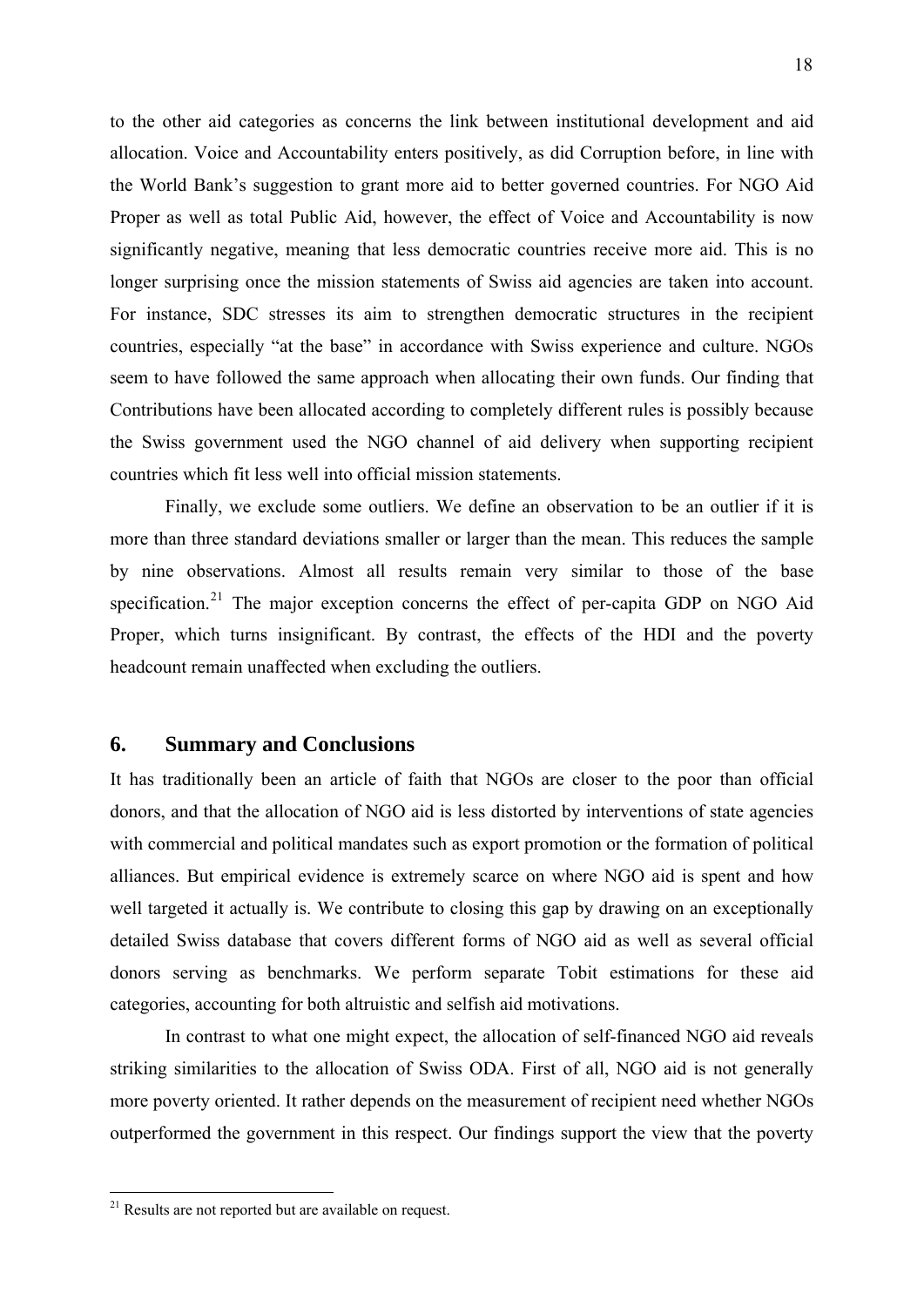orientation of NGO aid would be understated when only measured by average per-capita incomes.

Neither the government nor NGOs followed the World Bank's advice to favor recipient countries offering better institutional conditions for aid to be effective. Rather, essentially all Swiss donors seem to work on the (heavily disputed) assumption that aid may help improve governance. Finally, neither official nor NGO donors used aid as a means to promote Swiss exports, but both granted more aid to politically like-minded recipient countries.

Yet it depends on the source of funding as well as the choice of the official aid benchmark whether Swiss NGOs granted better targeted aid. It appears to be easier for NGOs to excel, e.g., in terms of poverty orientation, compared to state agencies with mandates going beyond international development cooperation (such as Switzerland's State Secretariat for Economic Affairs). At the same time, the allocation of NGO-administered ODA differs substantially from the allocation of self-financed NGO aid and ODA Proper. Public funds channeled through Swiss NGOs appear to be subject to a special regime. The government referred to NGOs as (another) way of aid delivery in response to natural disasters, but possibly also to provide aid to politically "unfriendly" recipient countries with whom state agencies preferred not to deal directly.

Taken together, our findings caution against the view that aid would be better targeted to the needy and deserving if only NGOs had more resources at their disposal and a bigger say on the allocation of aid. The Swiss example rather suggests that the incentives of NGOs to swim against the tide are weaker than widely believed, even when deciding on the allocation of their own resources. Rather than trying to excel by distinguishing themselves from other donors, NGOs may prefer following official aid strategies and allocation rules to get easier access to public funds. Official backdonors in turn are likely to push their own agenda when using NGOs as a form of ODA delivery, and may even consider NGOs to be "subcontractors who can be hired at will" (Monteiro 2007).

More research is required to shed further light on these issues. Most obviously, it is clearly warranted to perform similar case studies for other donor countries, especially quantitatively more important donors such as the United States, France or Germany. Regrettably, the data situation renders this extremely difficult, not least because NGOs often are fairly reluctant to open their books on aid allocation beyond presenting regional aggregates in annual activity reports. Second, it would be desirable to augment the specification of the aid allocation equation in several ways. Most interestingly, the funding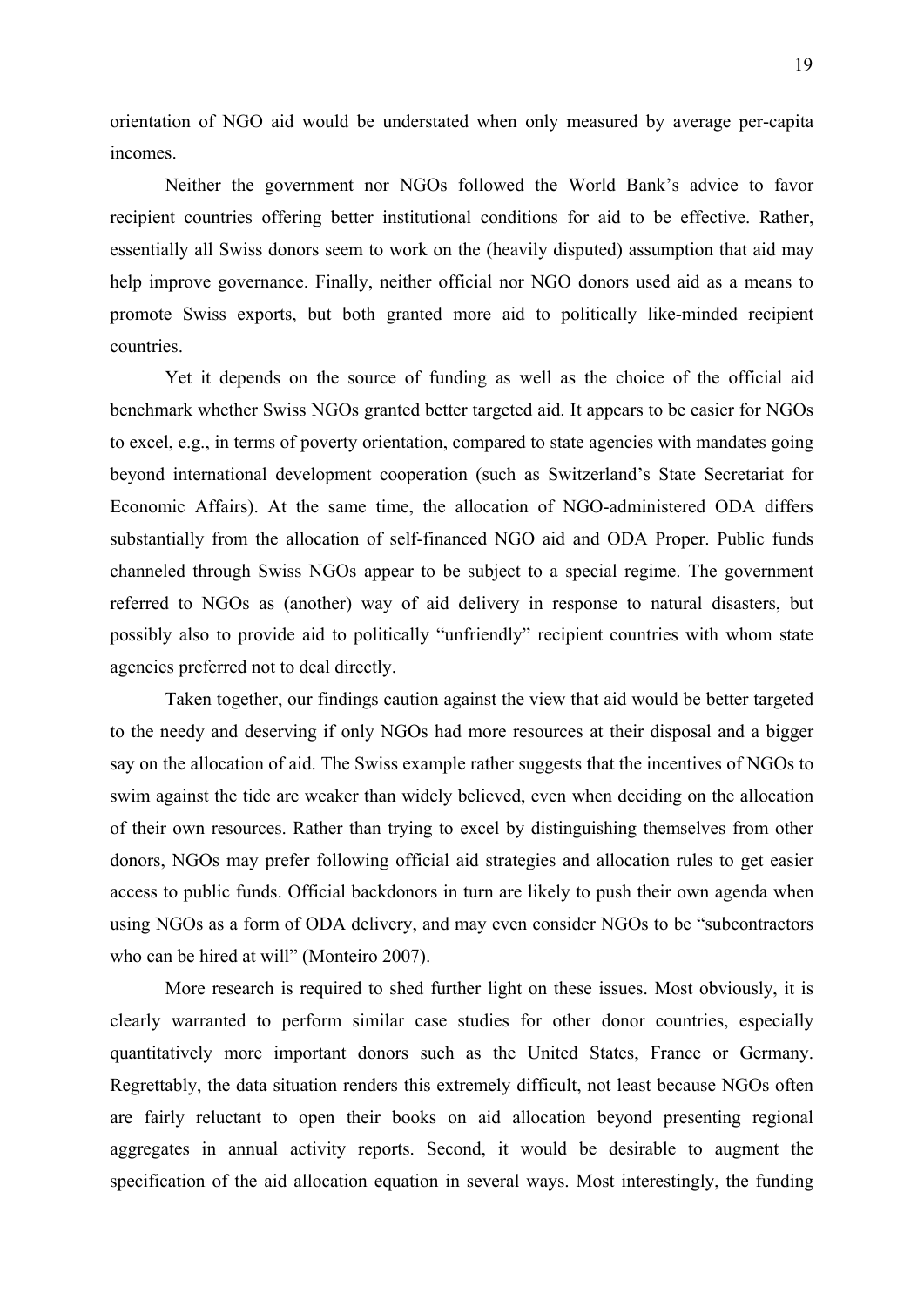structure of (individual) NGOs could be entered as an independent variable, if available for a sufficiently large number of NGOs. Interacting this variable with standard determinants of aid allocation could then reveal whether financially autonomous NGOs provide better targeted aid than their counterparts relying on state financing.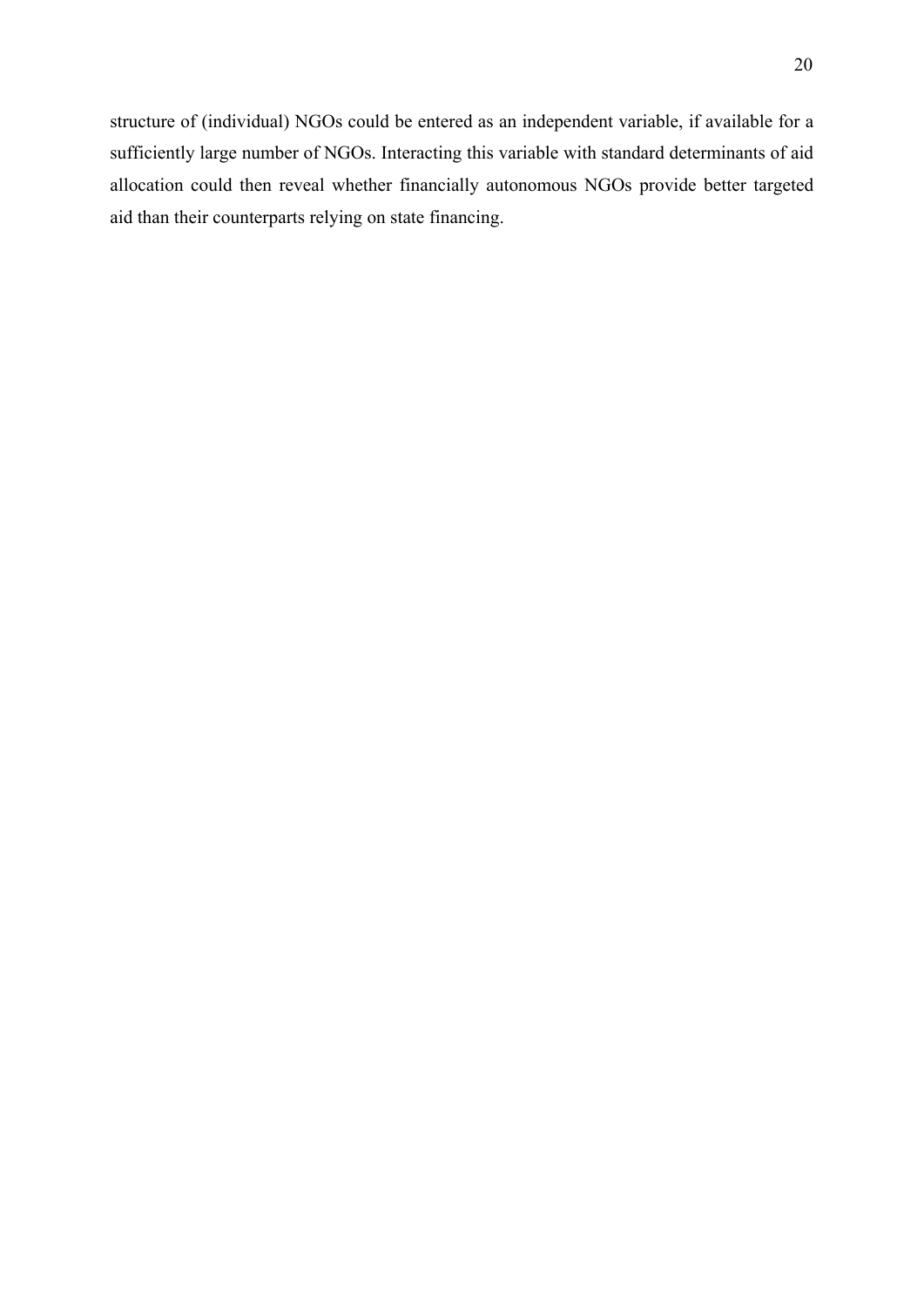#### **References:**

- Alesina, A., and D. Dollar (2000). Who Gives Foreign Aid to Whom and Why? *Journal of Economic Growth* 5 (1): 33-63.
- Alesina, A., and B. Weder (2002). Do Corrupt Governments Receive Less Foreign Aid? *American Economic Review* 92 (4): 1126-1137.
- Amin, S., A. S. Rai and G. Topa (2003). Does Microcredit Reach the Poor and Vulnerable? Evidence from Northern Bangladesh. *Journal of Development Economics* 70 (1): 59- 82.
- Bebbington, A. (2005). Donor-NGO Relations and Representatives of Livelihood in Nongovernmental Aid Chains. *World Development* 33 (6): 937-950.
- Berthélemy, J.-C. (2006). Bilateral Donors' Interest vs. Recipients' Development Motives in Aid Allocation: Do All Donors Behave the Same? *Review of Development Economics* 10 (2): 179-194.
- Berthélemy, J.-C., and A. Tichit (2004). Bilateral Donors' Aid Allocation Decisions: A Three-dimensional Panel Analysis. *International Review of Economics and Finance* 13 (3): 253-274.
- Burnside, C., and D. Dollar (2000). Aid, Policies and Growth. *American Economic Review* 90 (4): 847-868.
- Burnside, C., and D. Dollar (2004). Aid, Policies and Growth: Revisiting the Evidence. World Bank, Policy Research Working Paper 3251. Washington, D.C.
- Canavire, G., P. Nunnenkamp, R. Thiele, and L. Triveño (2006). Assessing the Allocation of Aid: Developmental Concerns and the Self-Interest of Donors. *Indian Economic Journal* 54 (1): 26-43.
- Clemens, M., S. Radelet and R. Bhavnani (2004). Counting Chickens When They Hatch: The Short-term Effect of Aid on Growth. Center for Global Development, Working Paper 44. Washington, D.C.
- Collier, P., and D. Dollar (2002). Aid Allocation and Poverty Reduction. *European Economic Review* 46 (8): 1475-1500.
- Collier, P., and A. Hoeffler (2004). Aid, Policy, and Growth in Post-Conflict Societies. *European Economic Review* 48(5): 1125–1145.
- DCC (Direction du Développement et de la Coopération) (various issues). *Aide au Développement de la Suisse. Statistique.* Berne : DCC.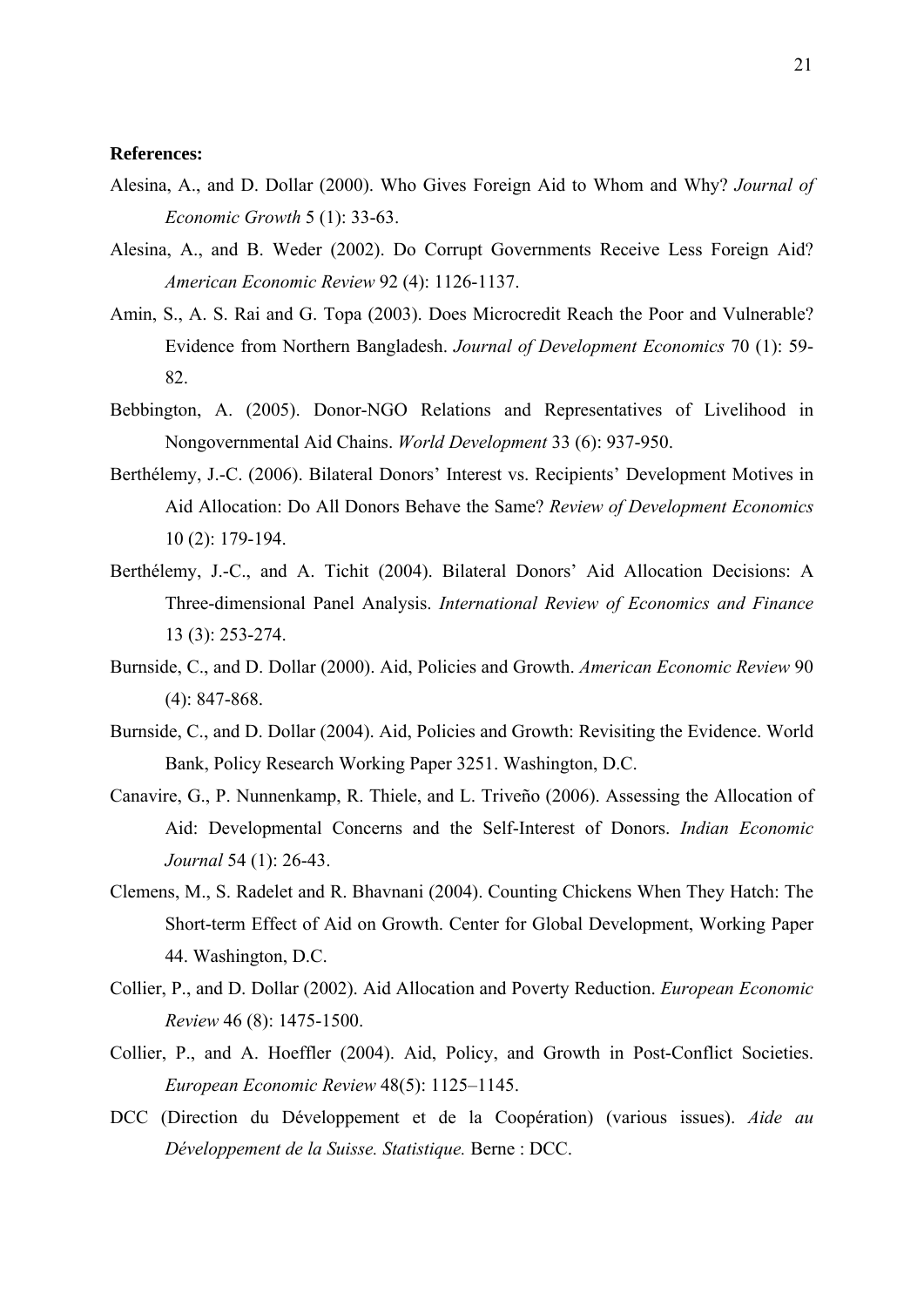- Dollar, D., and V. Levin (2006). The Increasing Selectivity of Foreign Aid, 1984–2003. *World Development* 34 (12): 2034-2046.
- Doucouliagos, H., and M. Paldam (2007). A Meta-analysis of Development Aid Allocation: The Effects of Income Level and Population Size. University of Aarhus, Working Paper 2007-15. Aarhus.
- Dreher, A., F. Mölders and P. Nunnenkamp (2007). Are NGOs the Better Donors? A Case Study of Aid Allocation for Sweden. Kiel Institute for the World Economy, Working Paper 1383. Kiel.
- Dreher, A., P. Nunnenkamp and R. Thiele (2008). Does US Aid Buy UN General Assembly Votes? A Disaggregated Analysis. *Public Choice*, forthcoming; <http://dx.doi.org/10.1007/s11127-008-9286-x>*.*
- Edwards, M., and D. Hulme (1996). Too Close for Comfort? The Impact of Official Aid on Nongovernmental Organizations. *World Development* 24 (6): 961-973.
- Fisher, W.F. (1997). Doing Good? The Politics and Antipolitics of NGO Practices. *Annual Review of Anthropology* 26: 439-464.
- Fowler, A. and K. Biekart (1996). Do Private Agencies Really Make a Difference? In: D. Sogge et al. (eds.), *Compassion and Calculation: The Business of Private Foreign Aid.* London: Pluto Press (pp. 107-135).
- Fruttero, A., and V. Gauri (2005). The Strategic Choices of NGOs: Location Decisions in Rural Bangladesh. *Journal of Development Studies* 41 (5): 759-787.
- Kaufmann, D., A. Kraay and M. Mastruzzi (2007). Governance Matters VI: Governance Indicators for 1996–2006. World Bank, Policy Research Working Paper 4280. Washington, D.C.
- Koch, D.-J. (2007). Blind Spots on the Map of Aid Allocations: Concentration and Complementarity of International NGO Aid. WIDER Research Paper 2007/45*.* Helsinki.
- Koch, D.-J., J. Westeneng and R. Ruben (2007). Does Marketisation of Aid Reduce Country Poverty Targeting of Private Aid Agencies? *European Journal of Development Research* 19(4): 636-657.
- Koch, D.-J., A. Dreher, P. Nunnenkamp and R. Thiele (2008). Keeping a Low Profile: What Determines the Allocation of Aid by Non-Governmental Organizations? Kiel Institute for the World Economy, mimeo.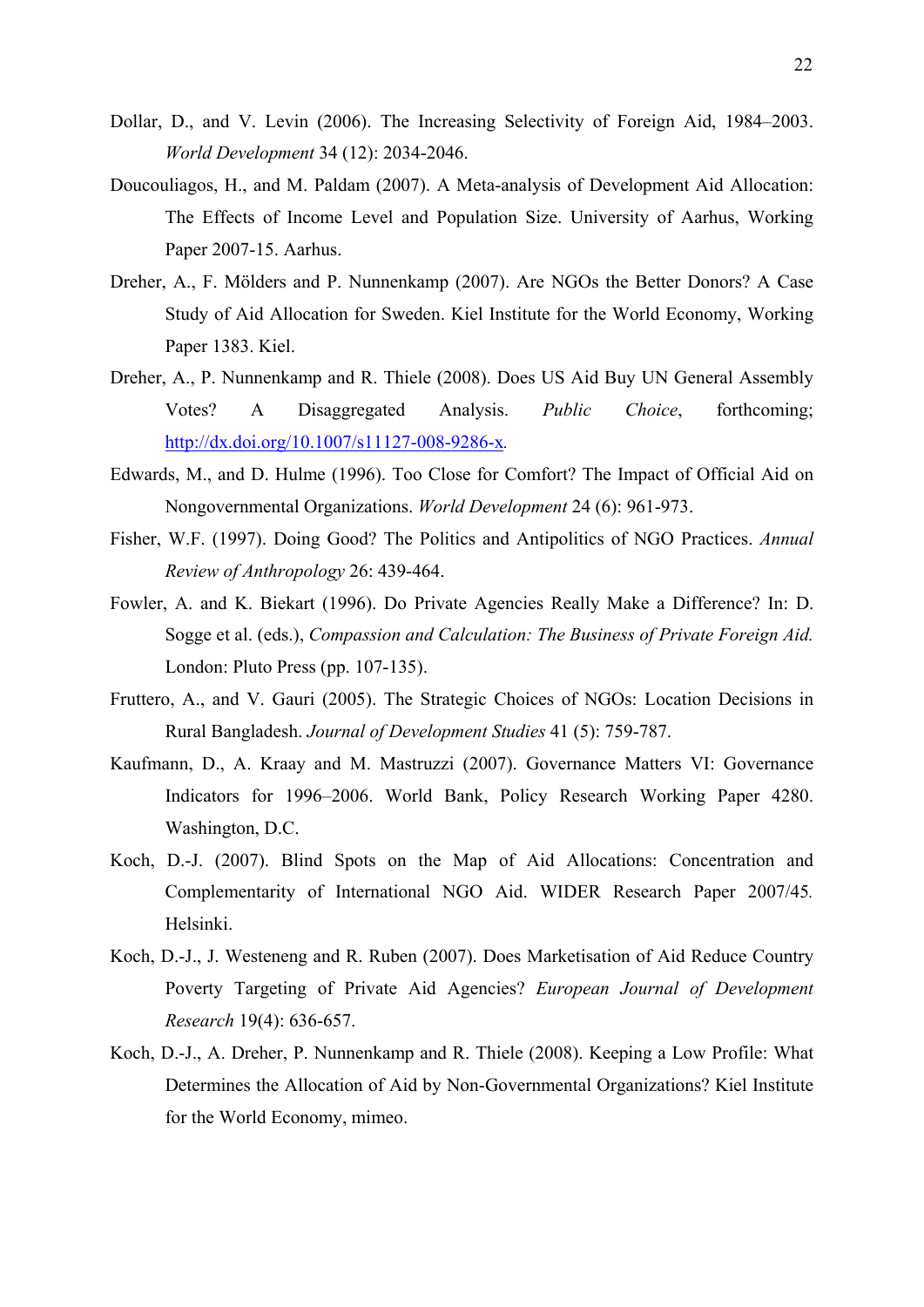- Kuziemko, I., and E. Werker (2006). How Much Is a Seat on the Security Council Worth? Foreign Aid and Bribery at the United Nations. *Journal of Political Economy* 114 (5): 905-930.
- McGillivray, M. (2003). Aid Effectiveness and Selectivity: Integrating Multiple Objectives into Aid Allocations. *DAC Journal* 4 (3): 27-40.
- Monteiro, M. (2007). NGOs Are as Complex as their Environment. *The Broker* [http://www.thebrokeronline.eu/en/articles/uncharted\\_territories/ngos\\_are\\_as\\_complex](http://www.thebrokeronline.eu/en/articles/uncharted_territories/ngos_are_as_complex_as_their_environment)\_ as their environment (accessed: January 2008).
- Nancy, G., and B. Yontcheva (2006). Does NGO Aid Go to the Poor? Empirical Evidence from Europe. IMF Working Paper 06/39. Washington, D.C.
- Neumayer, E. (2003). *The Pattern of Giving Aid: The Impact of Good Governance on Development Assistance*. London and New York: Routledge.
- Nunnenkamp, P., and R. Thiele (2006). Targeting Aid to the Needy and Deserving: Nothing But Promises? *The World Economy* 29 (9): 1177-1201.
- OECD (2007), International Development Statistics Online. http://www.oecd. org/dac/stats/idsonline (accessed: December 2007).
- Rahman A. and A. Razzaque (2000). On Reaching the Hardcore Poor: Some Evidence on Social Exclusion in NGO Programmes. *Bangladesh Development Studies* 26 (1): 1-35.
- Riddell, R. C. and M. Robinson (1995). *Non-Governmental Organizations and Rural Poverty Alleviation*. Oxford: Clarendon Press.
- Riddell, R. C., A. Bebbington and L. Peck (1995). *Promoting Development by Proxy: An Evaluation of the Development Impact of Government Support to Swedish NGOs*. Stockholm: SIDA.
- Robinson, M. (1997). Privatizing the Voluntary Sector: NGOs as Public Service Contractors? In: D. Hulme and M. Edwards (eds.), *NGOs, States and Donors: Too Close for Comfort?* London: Pergamon Press.
- Smillie, I. (2000). NGOs: Crisis and Opportunity in the New World Order. In: J. Freedman (ed.), *Transforming Development.* Toronto: University of Toronto Press.
- Tendler, J. (1982). Turning Private Voluntary Organizations into Development Agencies. Questions for Evaluation. AID Program Evaluation Discussion Paper 12. Washington, D.C.
- Thiele, R., P. Nunnenkamp and A. Dreher (2007). Do Donors Target Aid in Line with the Millennium Development Goals? A Sector Perspective of Aid Allocation. *Review of World Economics* 143 (4): 596-630**.**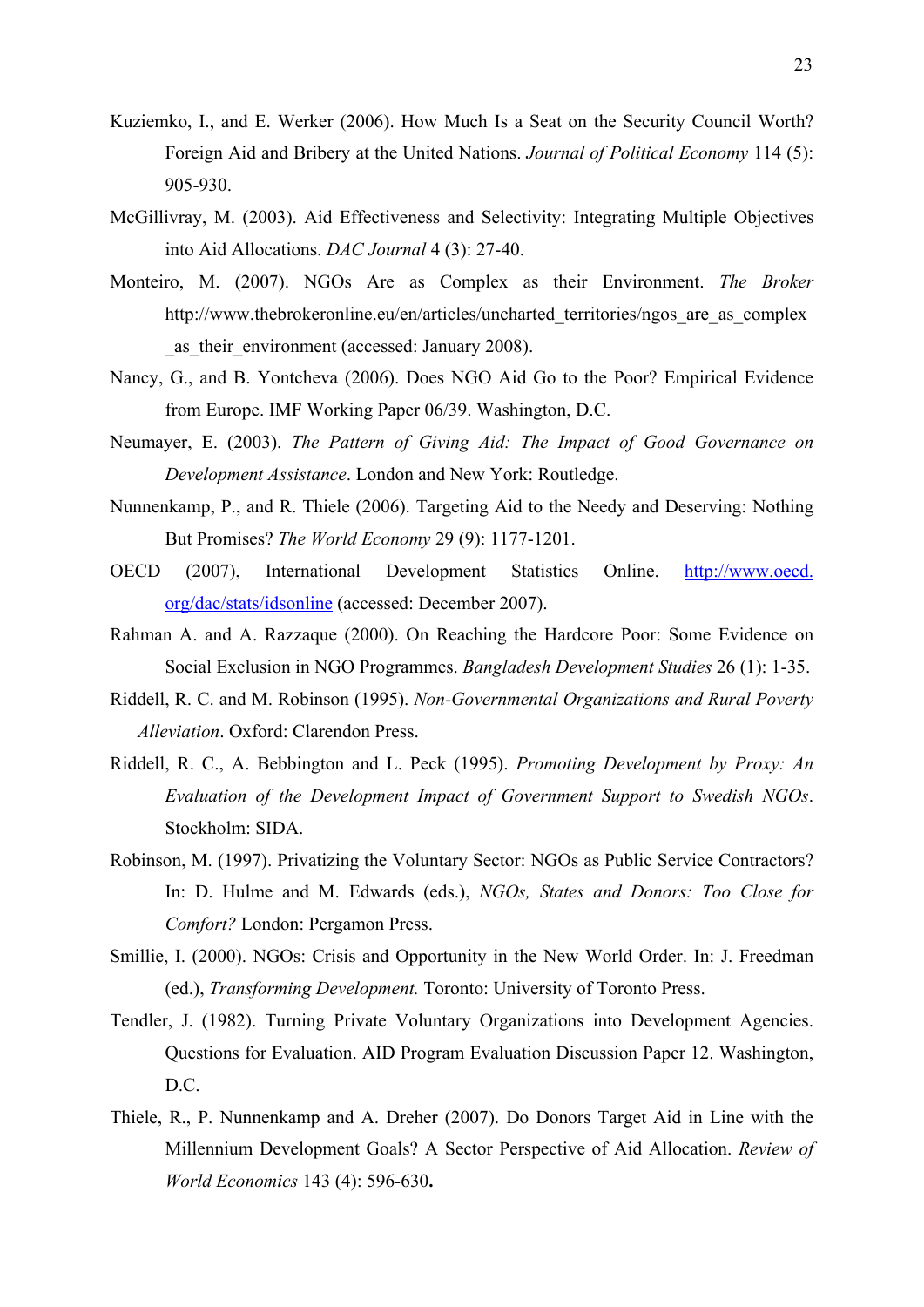- UNDP (2005). *Investing in Development: A Practical Plan to Achieve the Millenium Development Goals. Overview.* New York: United Nations Development Programme.
- World Bank (1998). *Assessing Aid: What Works, What Doesn't, and Why.* Oxford: Oxford University Press.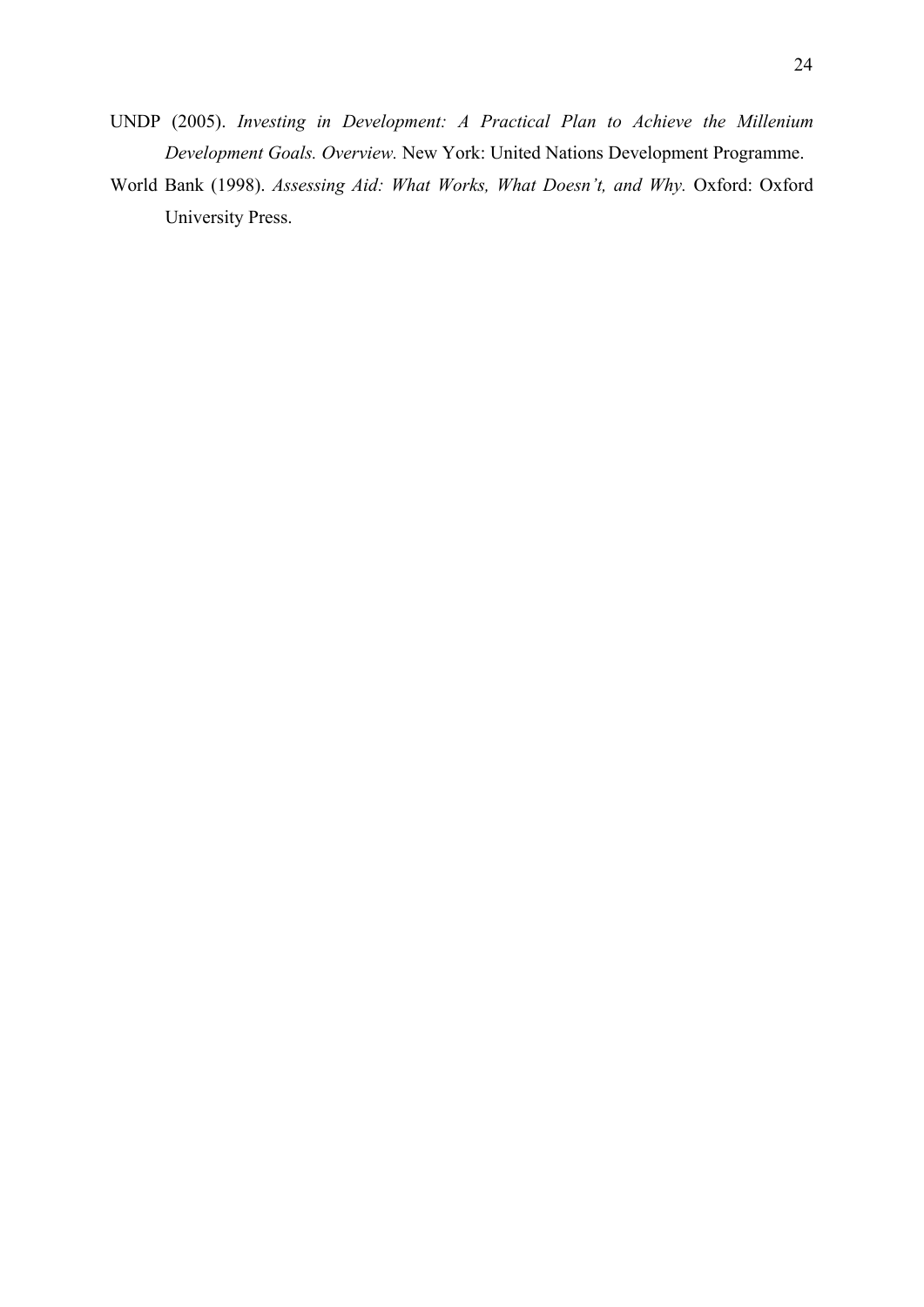

**Figure 1: Amount of aid for different aid categories in thousand US\$.** 

Source: DCC (various issues).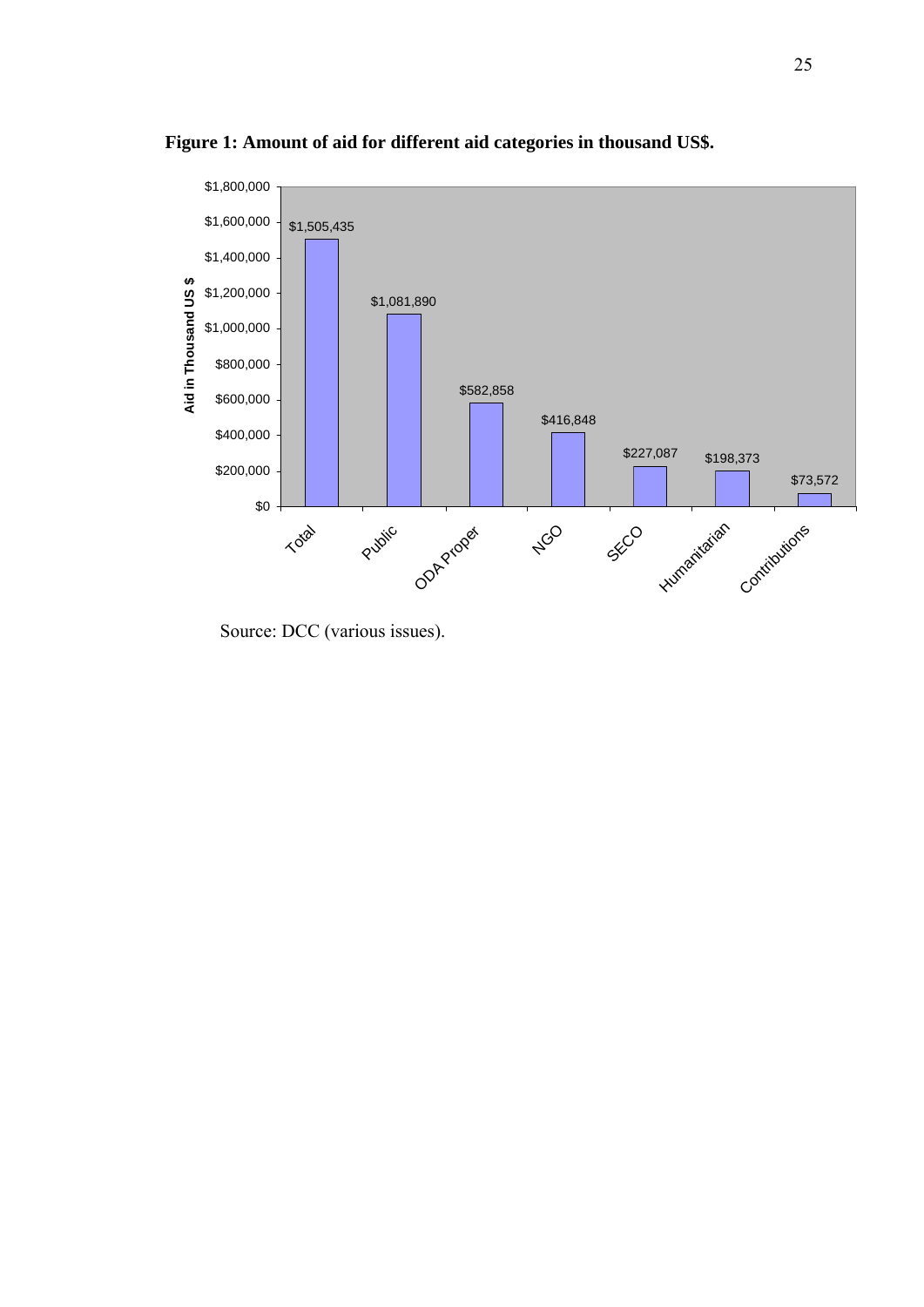|                         | <b>Public Aid</b> | <b>NGO Aid</b><br><b>Proper</b> | <b>ODA</b><br><b>Proper</b> | <b>Humanitarian</b><br>Aid | <b>Contributions</b> | <b>SECO</b><br>Aid |
|-------------------------|-------------------|---------------------------------|-----------------------------|----------------------------|----------------------|--------------------|
| <b>Public Aid</b>       | 1.00              |                                 |                             |                            |                      |                    |
| <b>NGO Aid Proper</b>   | 0.86              | 1.00                            |                             |                            |                      |                    |
| <b>ODA Proper</b>       | 0.94              | 0.82                            | 1.00                        |                            |                      |                    |
| <b>Humanitarian Aid</b> | 0.82              | 0.69                            | 0.76                        | 1.00                       |                      |                    |
| <b>Contributions</b>    | 0.60              | 0.64                            | 0.58                        | 0.45                       | 1.00                 |                    |
| <b>SECO Aid</b>         | 0.58              | 0.44                            | 0.56                        | 0.36                       | 0.20                 | 1.00               |

# **Table 1: Correlation of Aid Categories**

**Table 2: Tobit Regressions: Marginal Effects, Base Specification** 

|                 | <b>NGO Aid</b>                  | <b>ODA</b>    | <b>Public</b><br><b>Humanitarian</b> |            | <b>Contributions</b> | <b>SECO</b> |  |  |  |
|-----------------|---------------------------------|---------------|--------------------------------------|------------|----------------------|-------------|--|--|--|
|                 | <b>Proper</b>                   | <b>Proper</b> | Aid                                  | Aid        |                      | Aid         |  |  |  |
| Expl. Variables | <b>Overall Marginal Effects</b> |               |                                      |            |                      |             |  |  |  |
| GDP (LN)        | $-0.12**$                       | $-0.18**$     | $-0.17***$                           | $-0.31***$ | $-0.15$              | $-0.42*$    |  |  |  |
| Population (LN) | $0.18***$                       | $0.22***$     | $0.17***$                            | $0.21***$  | $0.38***$            | $0.70***$   |  |  |  |
| Disaster (LN)   | 0.00                            | 0.00          | 0.00                                 | $0.05***$  | $0.07**$             | $-0.09**$   |  |  |  |
| Corruption      | $-0.03$                         | 0.00          | $-0.06$                              | $-0.18$    | $0.59***$            | $-0.50$     |  |  |  |
| Fragile         | $-0.03$                         | $-0.14$       | $-0.07$                              | 0.17       | 0.31                 | $-1.31**$   |  |  |  |
| UN Voting       | $1.08*$                         | $2.34***$     | $1.89***$                            | $3.84***$  | $-9.83***$           | 12.59***    |  |  |  |
| Exports         | $-1.17**$                       | $-2.47*$      | $-0.87$                              | $-0.36$    | $-4.90**$            | $-3.37$     |  |  |  |
| Obs.total       | 126                             | 118           | 126                                  | 126        | 126                  | 126         |  |  |  |
| Obs. Censored   | 14                              | 15            | 13                                   | 35         | 53                   | 70          |  |  |  |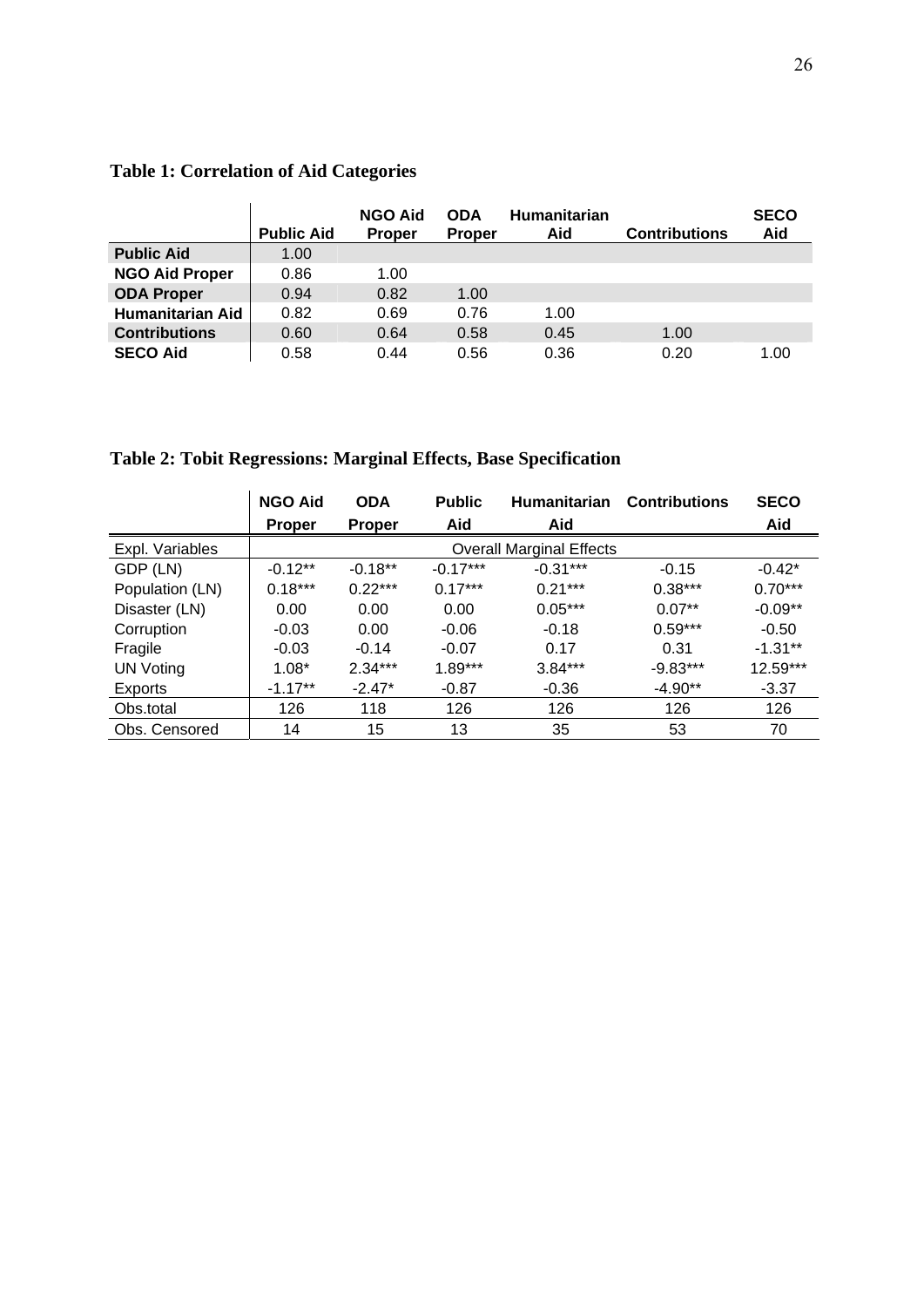|                         |                          | <b>NGO Aid Proper</b> |                          |                          |                | <b>ODA Proper</b><br><b>Public Aid total</b> |                          |                          |                                 | <b>Contributions</b>     |                |                          |                          |                          |             |                          |
|-------------------------|--------------------------|-----------------------|--------------------------|--------------------------|----------------|----------------------------------------------|--------------------------|--------------------------|---------------------------------|--------------------------|----------------|--------------------------|--------------------------|--------------------------|-------------|--------------------------|
|                         | (1 red.)                 | (2)                   | (3)                      | (4)                      | (1 red.)       | (2)                                          | (3)                      | (4)                      | (1 red.)                        | (2)                      | (3)            | (4)                      | (1 red.)                 | (2)                      | (3)         | (4)                      |
| Expl. Variables         |                          |                       |                          |                          |                |                                              |                          |                          | <b>Overall Marginal Effects</b> |                          |                |                          |                          |                          |             |                          |
| GDP (LN)                | $-0.10**$                |                       | ٠                        | $-0.11**$                | $-0.11*$       |                                              | ٠                        | $-0.19***$               | $-0.13***$                      |                          |                | $-0.16***$               | 0.04                     |                          | ٠           | $-0.09$                  |
| HDI                     | $\overline{\phantom{0}}$ | $-0.96***$            | $\overline{\phantom{0}}$ |                          | $\sim$         | $-0.76**$                                    | $\overline{\phantom{a}}$ |                          | $\overline{\phantom{a}}$        | $-0.73***$               |                |                          | $\sim$                   | $-1.58**$                |             |                          |
| Pov. Headcount<br>(\$2) |                          | ٠                     | $0.004***$               | $\overline{\phantom{0}}$ | $\overline{a}$ | $\sim$                                       | 0.00                     | ٠                        | -                               | $\sim$                   | 0.00           | $\overline{\phantom{0}}$ | -                        | ۰.                       | 0.01        | $\overline{\phantom{a}}$ |
| Population (LN)         | $0.07**$                 | $0.18***$             | $0.06**$                 | $0.16***$                | $0.11***$      | $0.21***$                                    | $0.10***$                | $0.18***$                | $0.11***$                       | $0.18***$                | $0.10***$      | $0.15***$                | $0.20**$                 | $0.36***$                | $0.19*$     | $0.42***$                |
| Disaster (LN)           | 0.01                     | 0.01                  | 0.01                     | 0.00                     | 0.00           | 0.01                                         | 0.00                     | 0.00                     | 0.00                            | 0.01                     | 0.00           | 0.00                     | $0.08**$                 | $0.07**$                 | $0.07*$     | 0.05                     |
| Corruption              | $-0.03$                  | $-0.03$               | $-0.06$                  | $\blacksquare$           | $-0.09$        | $-0.07$                                      | $-0.16*$                 | $\overline{\phantom{a}}$ | $-0.07$                         | $-0.10$                  | $-0.15**$      | $\overline{\phantom{a}}$ | 0.30                     | $0.55***$                | $0.40*$     |                          |
| Voice & Account.        |                          |                       | ٠                        | $-0.10*$                 | ۰.             | $\overline{\phantom{a}}$                     | $\overline{\phantom{a}}$ | $-0.09$                  | $\overline{\phantom{a}}$        | $\overline{\phantom{0}}$ |                | $-0.12**$                | $\overline{\phantom{a}}$ | $\overline{\phantom{a}}$ |             | $0.35**$                 |
| Fragile                 | $-0.09$                  | $-0.06$               | $-0.16$                  | $-0.06$                  | $-0.16$        | $-0.14$                                      | $-0.16$                  | $-0.18$                  | $-0.01$                         | $-0.07$                  | $-0.03$        | $-0.11$                  | 0.02                     | 0.17                     | $-0.13$     | 0.38                     |
| <b>UN Voting</b>        | 0.70                     | $1.95***$             | 0.89                     | $1.39**$                 | $1.74**$       | $2.85***$                                    | $1.46*$                  | $2.66***$                | $1.71***$                       | $2.36***$                | $1.50**$       | $2.25***$                | $-11.96***$              | $-8.52***$               | $-10.71***$ | $-10.53***$              |
| Exports                 | $-0.39$                  | $-1.10*$              | $-0.22$                  | $-1.13**$                | $-0.73$        | $-1.53**$                                    | $-0.90$                  | $-1.01$                  | $-0.56$                         | $-1.22**$                | $-0.68$        | $-0.85$                  | $-3.88**$                | $-4.28**$                | $-2.99*$    | $-4.47**$                |
| Obs. total              | 82                       | 127                   | 82                       | 126                      | 82             | 127                                          | 82                       | 126                      | 82                              | 127                      | 82             | 126                      | 82                       | 127                      | 82          | 126                      |
| Obs. Censored           | 3                        | 15                    | 3                        | 14                       | 3              | 15                                           | 3                        | 15                       | 2                               | 13                       | $\overline{2}$ | 13                       | 28                       | 52                       | 28          | 53                       |

# **Table 3 – Tobit Regressions: Marginal Effects, Robustness Tests**

Note: The table shows the overall marginal effect  $E(Y|X)$  for all explanatory variables and different categories of aid. Significance levels are indicated by \*\*\* for the 1%, \*\*for the 5% and \*for the 10% level.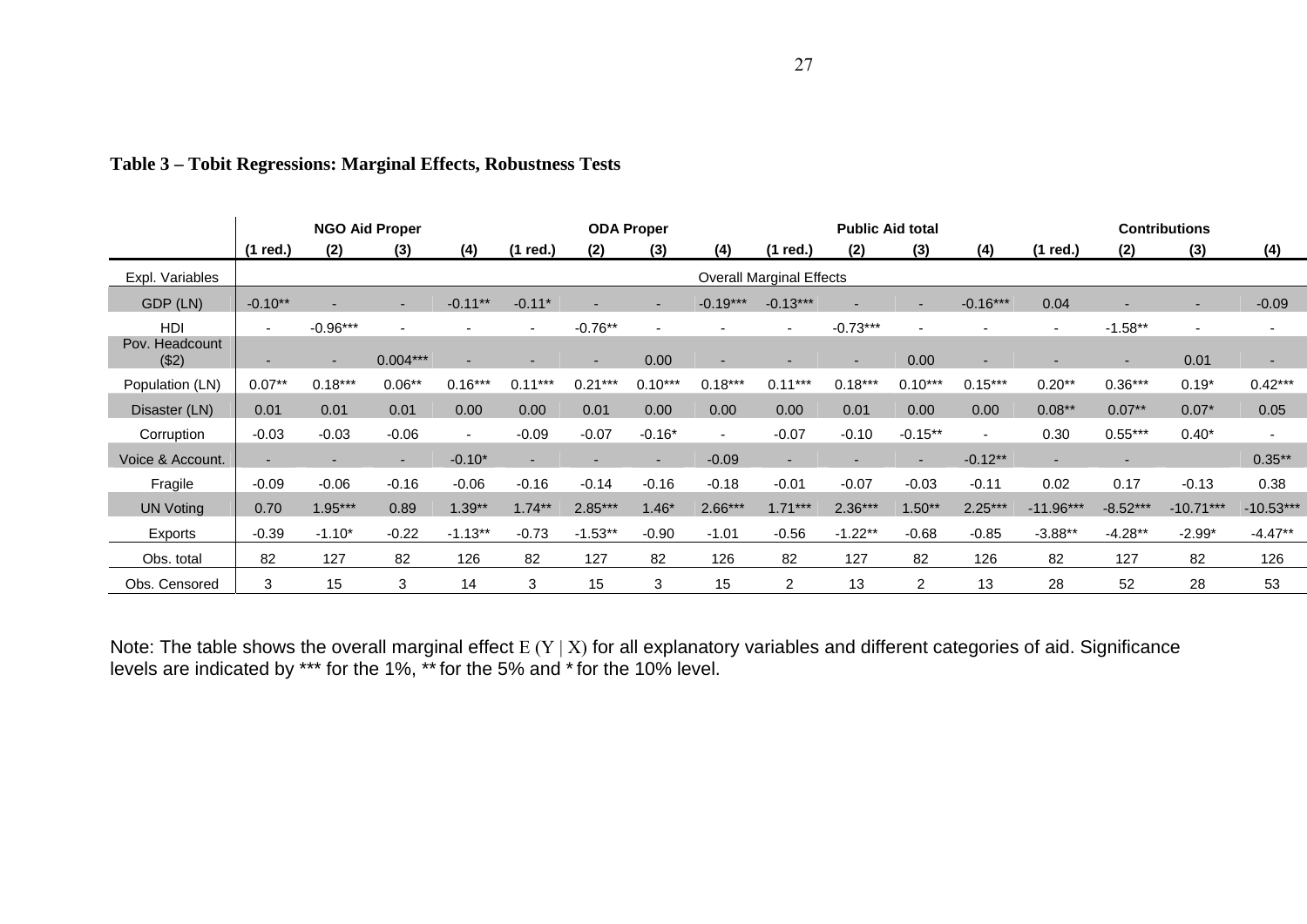# **Appendix 1 – Variable Description**

| Variable               | Description                                                                                                                                                  | Source                                                                                                                                                 |
|------------------------|--------------------------------------------------------------------------------------------------------------------------------------------------------------|--------------------------------------------------------------------------------------------------------------------------------------------------------|
| Public Aid             | All public aid funds, comprising inter alia ODA<br>Proper, Humanitarian Aid, Contributions and<br>SECO Aid. Natural logarithm of 1 + the original<br>values. | Swiss Agency for Development<br>and Cooperation,<br>SDC online statistics,<br>http://www.deza.ch/en/Home/do<br>cumentation (accessed: October<br>2007) |
| NGO Aid Proper         | All privately funded aid of non-governmental<br>organisations. Natural logarithm of 1 + the<br>original values.                                              | SDC online statistics                                                                                                                                  |
| <b>ODA Proper</b>      | Total public aid minus Humanitarian Aid,<br>Contributions and SECO Aid. Natural logarithm<br>of $1 +$ the original values.                                   | SDC online statistics                                                                                                                                  |
| Humanitarian Aid       | Official humanitarian aid from the Swiss<br>Agency for Development and Cooperation<br>(SDC). Natural logarithm of 1 + the original<br>values.                | SDC online statistics                                                                                                                                  |
| Contributions          | Public aid channeled through NGOs. Natural<br>logarithm of 1 + the original values.                                                                          | SDC online statistics                                                                                                                                  |
| <b>SECO Aid</b>        | Aid funds from the State Secretariat for<br>Economic Affairs (SECO). Natural logarithm of<br>1 + the original values.                                        | SDC online statistics                                                                                                                                  |
| GDP (LN)               | Per-capita GDP at constant 2000 US\$, PPP<br>adjusted. Average over the years 1997-2001.<br>Natural logarithm.                                               | World Bank, World Development<br>Indicators 2006                                                                                                       |
| Pov. Headcount (2\$)   | Percentage of people living on less than 2\$ a<br>day. Average over the years 1997-2001.                                                                     | World Bank, World Development<br>Indicators 2006                                                                                                       |
| <b>HDI</b>             | Human Development Index for 2005                                                                                                                             | <b>United Nations Development</b><br>Programme (UNDP),<br>http://hdr.undp.org/en/statistics/d<br>ata/                                                  |
| Population (LN)        | Population in natural logs. Average over the<br>years 1997-2001.                                                                                             | World Bank, World Development<br>Indicators 2006                                                                                                       |
| Disaster (LN)          | Number of people affected through disasters.<br>Natural logarithm. 1997-2001                                                                                 | International Disaster Database,<br>http://www.em-dat.net/<br>(accessed: November 2007)                                                                |
| Corruption             | Control of corruption. Index ranging from -2.5<br>to 2.5 with 2.5 indicating the least possible<br>corruption. Average over the years 1996-2000.             | Kaufmann, Kraay and Mastruzzi<br>(2007)                                                                                                                |
| Voice & Accountability | Index of democratic structures and rights,<br>ranging from -2.5 to 2.5 with 2.5 indicating the<br>optimal performance. Average over the years<br>1996-2000.  | Kaufmann, Kraay and Mastruzzi<br>(2007)                                                                                                                |
| Fragile                | Dummy that is one for countries with CPIA of<br>3.0 or below in 2005.                                                                                        | World Bank's Country and<br>Institutional Assessment (CPIA)                                                                                            |
| <b>UN Voting</b>       | Measure of voting coincidence between<br>Switzerland and aid recipient countries in the<br>UN General Assembly. Average over the years<br>2002-2005.         | Kindly made available by Axel<br><b>Dreher</b>                                                                                                         |
| <b>Exports</b>         | Bilateral exports relative to Swiss GDP.<br>Current US\$. Average over the years 1997-<br>2001.                                                              | International Monetary Fund,<br><b>Direction of Trade Statistics</b>                                                                                   |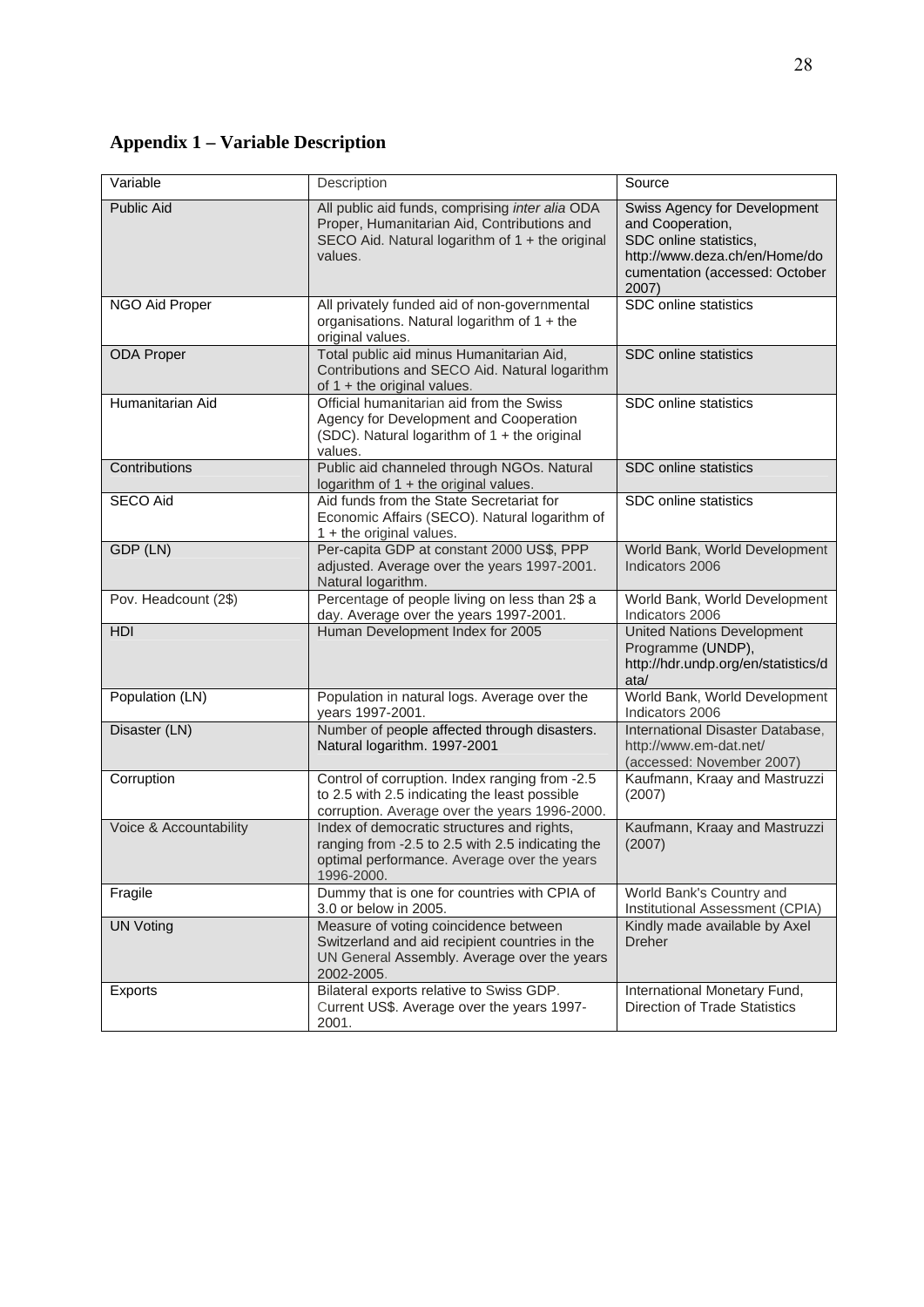|                            | Aid<br>Public | NGO Aid<br>Proper | Proper<br>Ado | Humanit.<br>Aid | Contribs | Aid<br>SECO | $\overline{2}$<br><b>GDP</b> | $\overline{P}$ | Poverty<br>Headc. \$2<br>Headc. | (LN)<br>Pop. | Disaster<br>(LN) | Corruption | Accoun.<br>య<br>Voice | Fragile | UN-Voting | Exports |
|----------------------------|---------------|-------------------|---------------|-----------------|----------|-------------|------------------------------|----------------|---------------------------------|--------------|------------------|------------|-----------------------|---------|-----------|---------|
| <b>Public Aid</b>          | 1.00          |                   |               |                 |          |             |                              |                |                                 |              |                  |            |                       |         |           |         |
| <b>NGO Aid Proper</b>      | 0.86          | 1.00              |               |                 |          |             |                              |                |                                 |              |                  |            |                       |         |           |         |
| <b>ODA Proper</b>          | 0.94          | 0.82              | 1.00          |                 |          |             |                              |                |                                 |              |                  |            |                       |         |           |         |
| <b>Humanitarian Aid</b>    | 0.82          | 0.69              | 0.76          | 1.00            |          |             |                              |                |                                 |              |                  |            |                       |         |           |         |
| <b>Contributions</b>       | 0.60          | 0.64              | 0.58          | 0.45            | 1.00     |             |                              |                |                                 |              |                  |            |                       |         |           |         |
| <b>SECO Aid</b>            | 0.58          | 0.44              | 0.56          | 0.36            | 0.20     | 1.00        |                              |                |                                 |              |                  |            |                       |         |           |         |
| GDP (LN)                   | $-0.43$       | $-0.40$           | $-0.38$       | $-0.44$         | $-0.34$  | $-0.16$     | 1.00                         |                |                                 |              |                  |            |                       |         |           |         |
| <b>HDI</b>                 | $-0.25$       | $-0.30$           | $-0.19$       | $-0.27$         | $-0.39$  | 0.08        | 0.87                         | 1.00           |                                 |              |                  |            |                       |         |           |         |
| Pov. Headcount 2\$         | 0.26          | 0.41              | 0.16          | 0.32            | 0.48     | $-0.07$     | $-0.82$                      | $-0.86$        | 1.00                            |              |                  |            |                       |         |           |         |
| <b>Population (LN)</b>     | 0.70          | 0.70              | 0.67          | 0.60            | 0.50     | 0.45        | $-0.25$                      | $-0.12$        | 0.14                            | 1.00         |                  |            |                       |         |           |         |
| Disaster (LN)              | 0.48          | 0.49              | 0.48          | 0.54            | 0.46     | 0.17        | $-0.29$                      | $-0.18$        | 0.35                            | 0.57         | 1.00             |            |                       |         |           |         |
| <b>Corruption</b>          | $-0.32$       | $-0.29$           | $-0.25$       | $-0.36$         | $-0.07$  | $-0.15$     | 0.52                         | 0.40           | $-0.38$                         | $-0.16$      | $-0.11$          | 1.00       |                       |         |           |         |
| <b>Voice &amp; Accoun.</b> | $-0.41$       | $-0.39$           | $-0.33$       | $-0.44$         | $-0.16$  | $-0.11$     | 0.44                         | 0.39           | $-0.33$                         | $-0.40$      | $-0.07$          | 0.56       | 1.00                  |         |           |         |
| <b>Fragile</b>             | 0.06          | 0.07              | 0.00          | 0.17            | 0.09     | $-0.18$     | $-0.35$                      | $-0.44$        | 0.23                            | $-0.04$      | $-0.01$          | $-0.32$    | $-0.36$               | 1.00    |           |         |
| <b>UN-Voting</b>           | 0.17          | 0.11              | 0.19          | 0.08            | $-0.31$  | 0.28        | 0.28                         | 0.43           | $-0.51$                         | 0.07         | $-0.02$          | 0.17       | 0.22                  | $-0.15$ | 1.00      |         |
| <b>Exports</b>             | 0.16          | 0.15              | 0.16          | 0.15            | 0.04     | 0.16        | 0.31                         | 0.33           | $-0.32$                         | 0.45         | 0.24             | 0.20       | 0.04                  | $-0.17$ | 0.17      | 1.00    |

# **Appendix 2 – Correlations of all dependent and explanatory variables**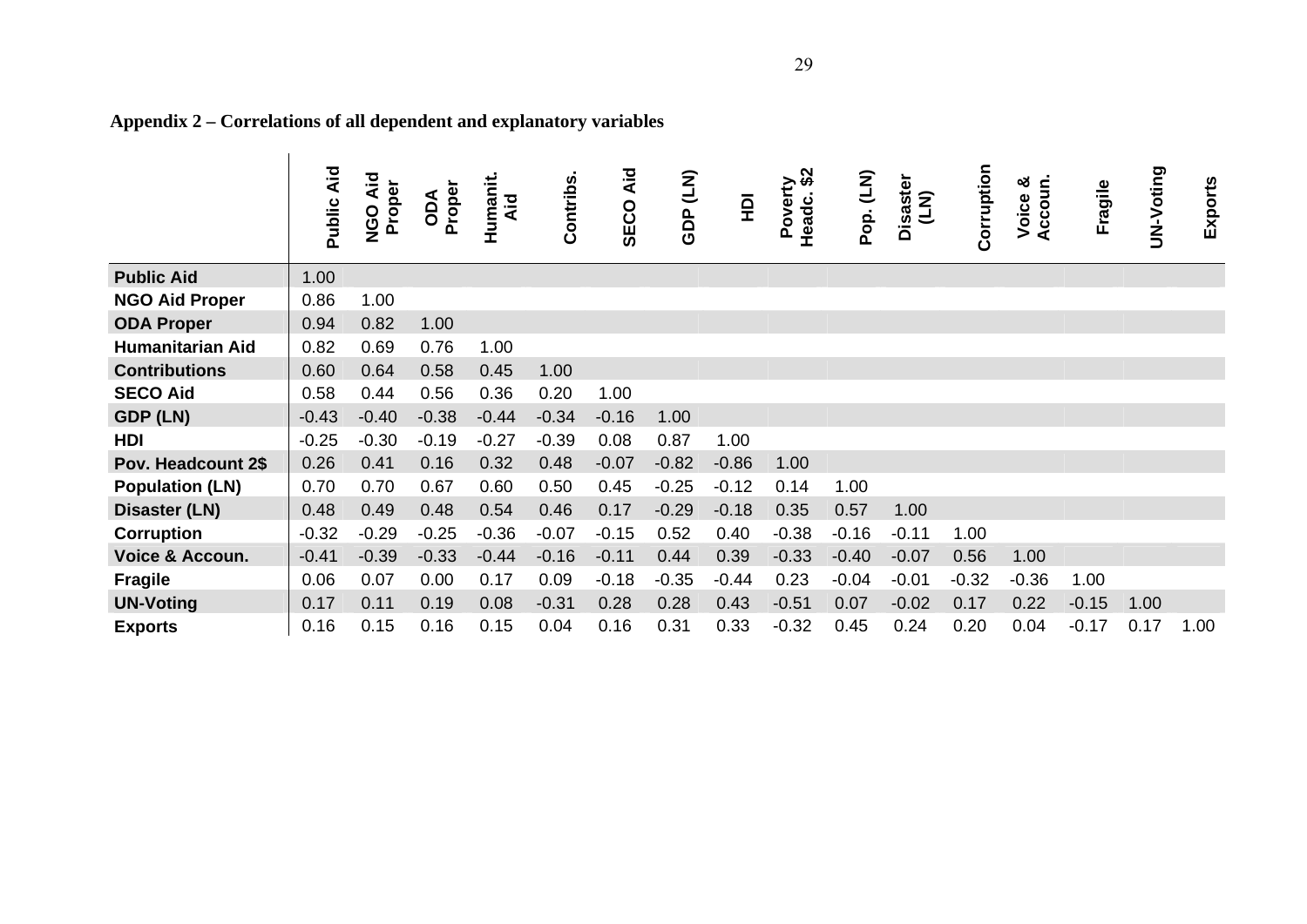|                        | Mean        | Std. Dev.    | Min        | <b>Max</b>    | <b>Median</b> | <b>Observations</b> |
|------------------------|-------------|--------------|------------|---------------|---------------|---------------------|
| <b>Aid Categories</b>  |             |              |            |               |               |                     |
|                        |             |              |            |               |               |                     |
| Public Aid             | 5810.78     | 8873.61      | 0.27       | 47428.40      | 1592.25       | 127                 |
| <b>NGO Proper</b>      | 1194.46     | 2286.48      | 2.63       | 18623.17      | 459.63        | 103                 |
| <b>ODA Proper</b>      | 4662.86     | 7630.21      | $-2349.53$ | 40780.63      | 940.16        | 125                 |
| Humanitarian           | 693.14      | 918.05       | 2.15       | 3639.72       | 251.23        | 81                  |
| Contributions          | 2531.33     | 4706.47      | 0.54       | 32257.20      | 737.95        | 125                 |
| <b>SECO Aid</b>        | 2725.48     | 3920.54      | $-3682.21$ | 15673.79      | 765.45        | 58                  |
| <b>Expl. Variables</b> |             |              |            |               |               |                     |
|                        |             |              |            |               |               |                     |
| <b>GDP</b>             | 4291.92     | 3545.69      | 491.63     | 22465.37      | 3543.72       | 131                 |
| Pov. Headcount         |             |              |            |               |               |                     |
| (2\$)                  | 40.52       | 29.98        | 2.00       | 94.13         | 37.19         | 85                  |
| HDI                    | 0.67        | 0.15         | 0.34       | 0.87          | 0.71          | 134                 |
| Population             | 34981157.35 | 135751263.94 | 42705.40   | 1250000000.00 | 6911801.50    | 142                 |
| Disaster (LN)          | 8.77        | 4.49         | 0.00       | 18.19         | 9.94          | 142                 |
| Corruption             | $-0.42$     | 0.54         | $-1.68$    | 1.34          | $-0.47$       | 141                 |
| Voice & Account.       | $-0.30$     | 0.85         | $-1.94$    | 1.31          | $-0.29$       | 141                 |
| Fragile                | 0.16        | 0.37         | 0.00       | 1.00          | 0.00          | 147                 |
| <b>Exports</b>         | 0.03        | 0.06         | 0.00       | 0.37          | 0.00          | 148                 |
| UN-Voting              | 0.59        | 0.05         | 0.48       | 0.73          | 0.57          | 141                 |

**Appendix 3 – Summary statistics of dependent and explanatory variables** 

Note: Values for the dependent variables only refer to countries that received aid at all.

The numbers for all aid categories and GDP are stated in 1000 \$US.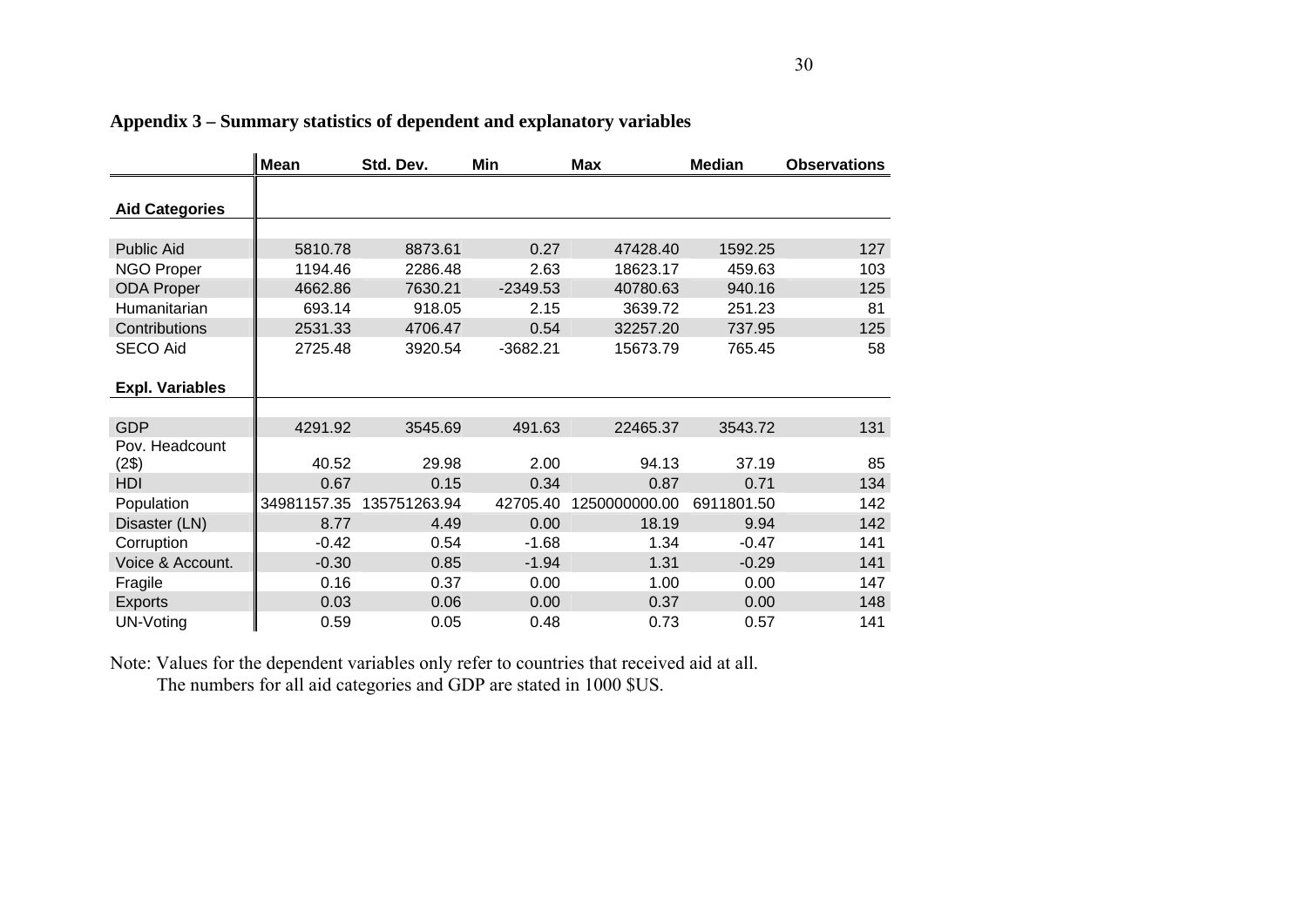|                    | <b>Public</b> |         | <b>NGO Aid</b> |               | <b>ODA</b>  |         | <b>Humanitarian</b> |         | <b>Contributions</b> |         | <b>SECO</b> |         |
|--------------------|---------------|---------|----------------|---------------|-------------|---------|---------------------|---------|----------------------|---------|-------------|---------|
|                    | Aid           |         |                | <b>Proper</b> |             | Proper  |                     | Aid     |                      |         | Aid         |         |
| Expl. Variables    | Coefficient   | p-value | Coefficient    | p-value       | Coefficient | p-value | Coefficient         | p-value | Coefficient          | p-value | Coefficient | p-value |
| GDP (LN)           | $-1.20***$    | 0.00    | $-0.75**$      | 0.02          | $-1.20***$  | 0.00    | $-1.37***$          | 0.00    | $-0.56$              | 0.32    | $-1.75*$    | 0.08    |
| Population (LN)    | $1.20***$     | 0.00    | $1.14***$      | 0.00          | $1.16***$   | 0.00    | $0.94***$           | 0.00    | $1.40***$            | 0.00    | $2.90***$   | 0.00    |
| Disaster (LN)      | $-0.02$       | 0.68    | $-0.02$        | 0.69          | $-0.01$     | 0.90    | $0.22***$           | 0.01    | $0.24***$            | 0.02    | $-0.36**$   | 0.04    |
| Corruption         | $-0.41$       | 0.38    | $-0.19$        | 0.67          | $-0.05$     | 0.92    | $-0.80$             | 0.23    | $2.18***$            | 0.01    | $-2.08$     | 0.17    |
| Fragile            | $-0.47$       | 0.46    | $-0.17$        | 0.78          | $-0.85$     | 0.23    | 0.78                | 0.37    | 1.15                 | 0.28    | $-5.42**$   | 0.02    |
| UN-Voting          | 12.99***      | 0.00    | $6.70*$        | 0.06          | 13.87***    | 0.00    | $17.18***$          | 0.00    | $-36.00***$          | 0.00    | 52.06***    | 0.00    |
| Exports            | $-6.01$       | 0.12    | $-7.22**$      | 0.04          | $-6.06$     | 0.15    | $-1.63$             | 0.75    | $-17.96**$           | 0.01    | $-13.93$    | 0.28    |
| Constant           | $-9.63**$     | 0.02    | $-9.25**$      | 0.02          | $-10.57**$  | 0.02    | $-12.41**$          | 0.04    | 4.94                 | 0.53    | $-59.26***$ | 0.00    |
| sigma              | $2.21***$     | 0.000   | $2.05***$      | 0.000         | $2.41***$   | 0.00    | $2.93***$           | 0.000   | $3.48***$            | 0.000   | $5.55***$   | 0.000   |
| Observations total | 126           |         | 126            |               | 124         |         | 126                 |         | 126                  |         | 123         |         |
| Obs. censored      | 13            |         | 14             |               | 15          |         | 35                  |         | 53                   |         | 70          |         |
| pseudo R^2         | 0.18          |         | 0.17           |               | 0.15        |         | 0.16                |         | 0.16                 |         | 0.14        |         |
| chi^2 p-value      | 0.000         |         | 0.000          |               | 0.000       |         | 0.000               |         | 0.000                |         | 0.000       |         |

# **Appendix 4 – Tobit Regressions: Coefficients, Base Specification**

Significance levels: \*\*\* 1%, \*\* 5%, \* 10%.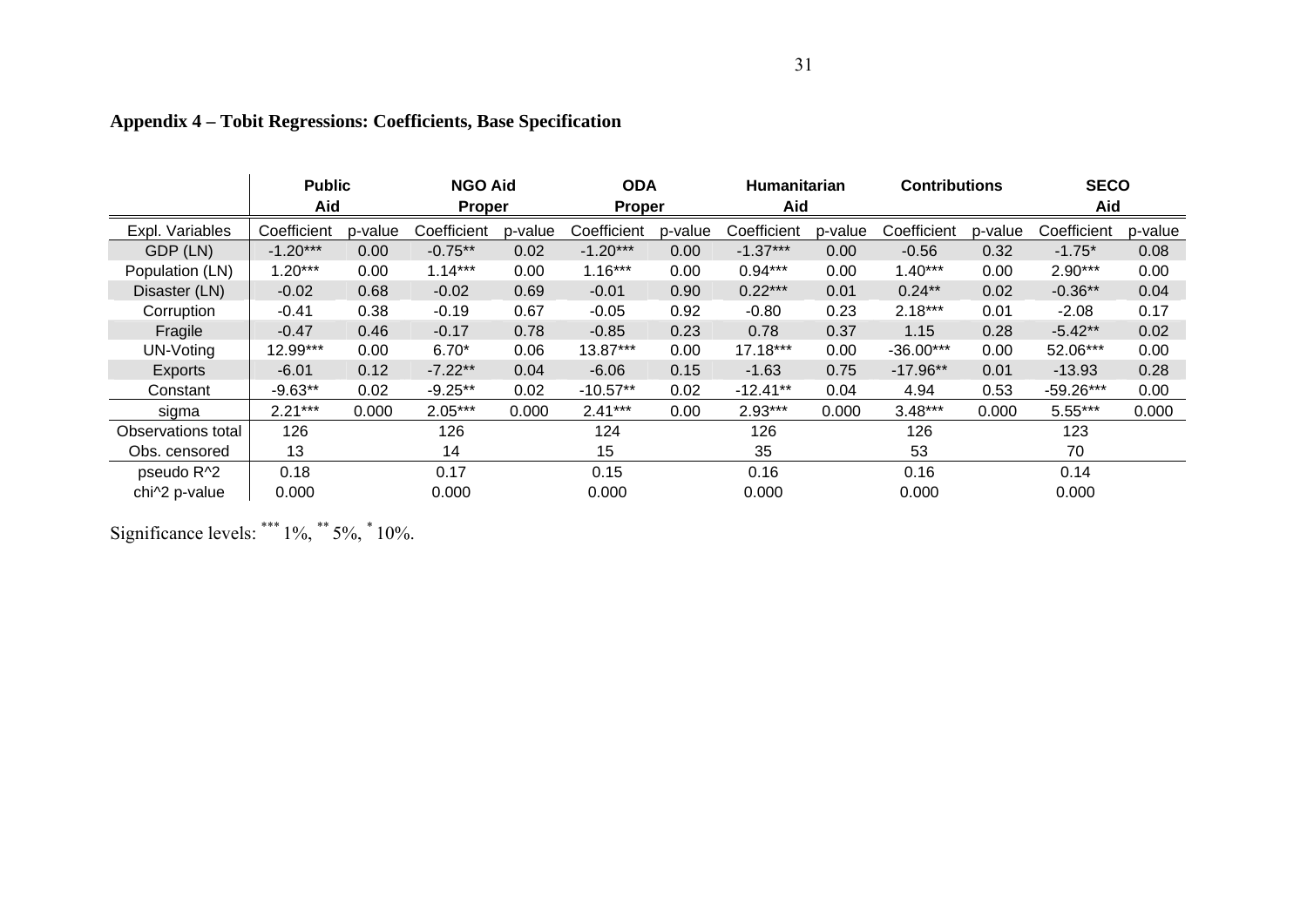# **Appendix 5 –Marginal effects for all aid categories**

| Dep Var: Public Aid         |            | E(Y X)  | E(Y X,Y>0) |         | P(Y>1)     |         |  |
|-----------------------------|------------|---------|------------|---------|------------|---------|--|
| Expl. Variables             | mar. eff.  | p-value | mar. eff.  | p-value | mar. eff.  | p-value |  |
| GDP (LN)                    | $-1.49***$ | 0.000   | $-1.47***$ | 0.000   | 0.00       | 0.110   |  |
| Population (LN)             | $0.78***$  | 0.000   | $0.76***$  | 0.000   | 0.00       | 0.097   |  |
| Disaster (LN)               | 0.07       | 0.270   | 0.06       | 0.270   | 0.00       | 0.350   |  |
| Corruption                  | $-0.56$    | 0.270   | $-0.55$    | 0.270   | 0.00       | 0.350   |  |
| Fragile                     | $-0.35$    | 0.620   | $-0.34$    | 0.620   | 0.00       | 0.680   |  |
| <b>UN Voting</b>            | 14.94***   | 0.001   | 14.68***   | 0.001   | 0.04       | 0.120   |  |
| exports                     | $-1.16$    | 0.770   | $-1.14$    | 0.770   | 0.00       | 0.770   |  |
| Obs. total                  |            |         | 126        |         |            |         |  |
| Obs. censored               |            |         | 13         |         |            |         |  |
| Dep Var: NGO Aid            |            |         |            |         |            |         |  |
| <b>Proper</b>               |            | E(Y X)  | E(Y X,Y>0) |         |            | P(Y>1)  |  |
| Expl. Variables             | mar. eff.  | p-value | mar. eff.  | p-value | mar. eff.  | p-value |  |
| GDP (LN)                    | $-1.06***$ | 0.002   | $-1.03***$ | 0.002   | $-0.00$    | 0.100   |  |
| Population (LN)             | $0.69***$  | 0.000   | $0.67***$  | 0.000   | $0.00*$    | 0.071   |  |
| Disaster (LN)               | 0.07       | 0.200   | 0.07       | 0.200   | 0.00       | 0.290   |  |
| Corruption                  | $-0.37$    | 0.440   | $-0.36$    | 0.440   | $-0.00$    | 0.480   |  |
| Fragile                     | $-0.10$    | 0.880   | $-0.10$    | 0.880   | $-0.00$    | 0.880   |  |
| <b>UN Voting</b>            | $8.71***$  | 0.030   | $8.50**$   | 0.030   | 0.04       | 0.150   |  |
| Exports                     | $-1.92$    | 0.610   | $-1.87$    | 0.610   | $-0.01$    | 0.630   |  |
| Obs. total                  |            |         | 126        |         |            |         |  |
| Obs. censored               |            |         | 14         |         |            |         |  |
|                             |            |         |            |         | P(Y>1)     |         |  |
| Dep Var: ODA Proper         |            | E(Y X)  | E(Y X,Y>0) |         |            |         |  |
| Expl. Variables             | mar. eff.  | p-value | mar. eff.  | p-value | mar. eff.  | p-value |  |
| GDP (LN)                    | $-0.18**$  | 0.01    | $-0.20***$ | 0.00    | $-0.01*$   | 0.06    |  |
| Population (LN)             | $0.22***$  | 0.00    | $0.19***$  | 0.00    | $0.01***$  | 0.03    |  |
| Disaster (LN)               | 0.00       | 0.97    | $-0.00$    | 0.90    | $-0.00$    | 0.90    |  |
| Corruption                  | 0.00       | 0.98    | $-0.01$    | 0.92    | $-0.00$    | 0.92    |  |
| Fragile                     | $-0.14$    | 0.27    | $-0.14$    | 0.23    | $-0.01$    | 0.29    |  |
| <b>UN Voting</b>            | $2.34***$  | 0.00    | $2.25***$  | 0.00    | $0.13*$    | 0.06    |  |
| Exports                     | $-2.47*$   | 0.09    | $-0.98$    | 0.15    | $-0.06$    | 0.22    |  |
| Obs. total                  |            |         | 124        |         |            |         |  |
| Obs. censored               |            |         | 35         |         |            |         |  |
| Dep Var: Humanitarian       |            |         |            |         |            |         |  |
| Aid                         |            | E(Y X)  | E(Y X,Y>0) |         |            | P(Y>1)  |  |
| Expl. Variables             | mar. eff.  | p-value | mar. eff.  | p-value | mar. eff.  | p-value |  |
| GDP (LN)                    | $-1.46***$ | 0.001   | $-1.16***$ | 0.001   | $-0.09***$ | 0.003   |  |
| Population (LN)             | $0.46***$  | 0.002   | $0.37***$  | 0.002   | $0.03***$  | 0.007   |  |
| Disaster (LN)               | $0.29***$  | 0.000   | $0.23***$  | 0.000   | $0.02***$  | 0.002   |  |
| Corruption                  | $-0.9$     | 0.150   | $-0.71$    | 0.150   | $-0.06$    | 0.170   |  |
| Fragile                     | 0.75       | 0.380   | 0.61       | 0.390   | 0.04       | 0.310   |  |
| <b>UN Voting</b>            | 16.90***   | 0.002   | 13.41***   | 0.001   | $1.06***$  | 0.007   |  |
| <b>Exports</b>              | 2.9        | 0.530   | 2.3        | 0.530   | 0.18       | 0.530   |  |
| Obs. total<br>Obs. censored |            |         | 126<br>35  |         |            |         |  |